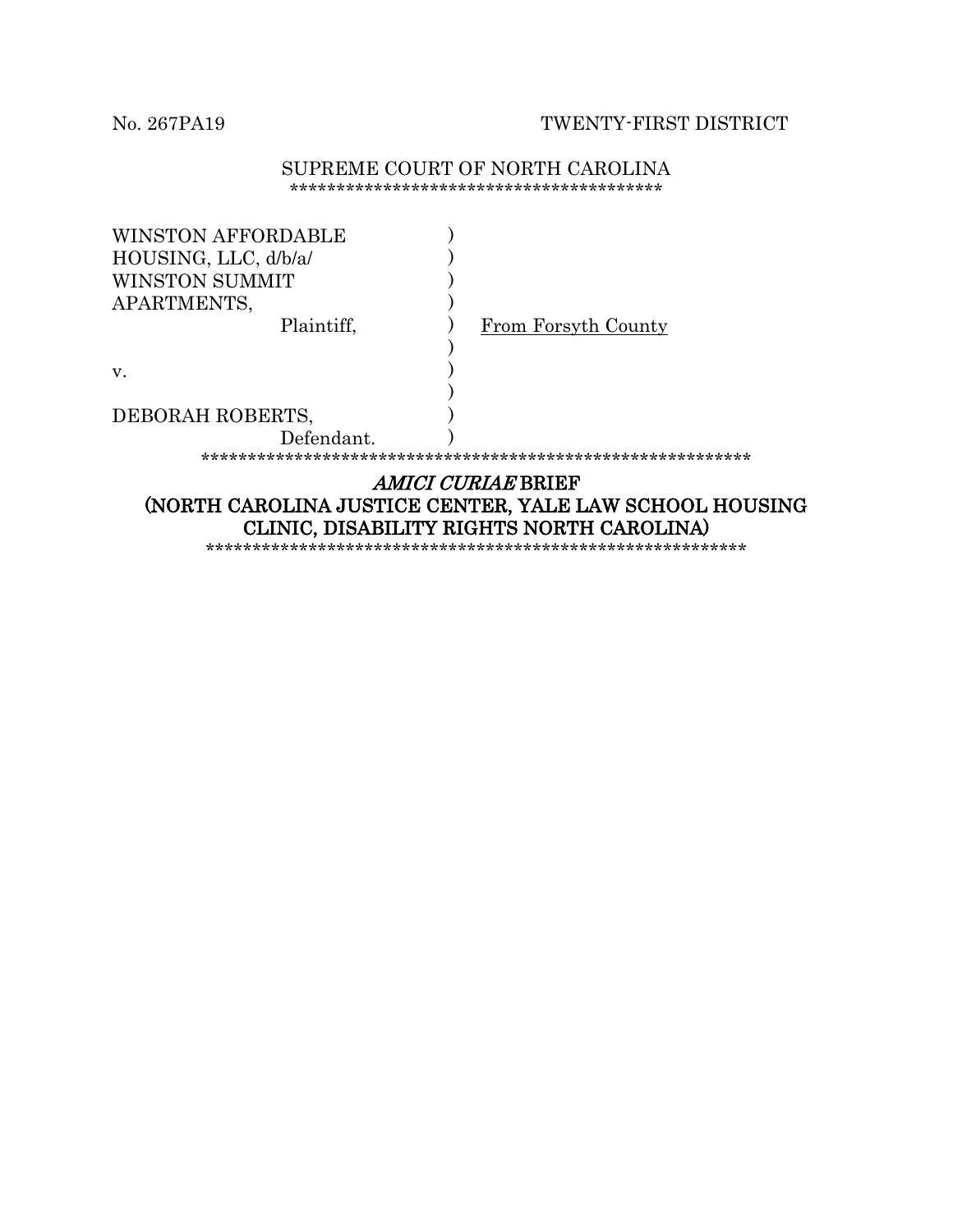### INDEX

| PLAINTIFF'S TERMINATION OF MS. ROBERTS'S SUBSIDY VIOLATED<br>FEDERAL DUE PROCESS PROTECTIONS, WHICH STATE COURTS HAVE A                                    |
|------------------------------------------------------------------------------------------------------------------------------------------------------------|
| II. THE COURT OF APPEALS DECISION CONTRADICTS THE DECISIONS<br>OF ALL OTHER STATES THAT HAVE CONSIDERED THIS QUESTION- 14 -                                |
| THE COURT OF APPEALS DECISION WOULD RAISE NEW BARRIERS<br>FOR NORTH CAROLINIANS SEEKING TO VINDICATE THEIR RIGHTS AND                                      |
| A. Because vulnerable North Carolinians depend on due process and notice<br>requirements for protection, the decision in the Court of Appeals threatens    |
| B. North Carolina has a strong interest in avoiding unnecessary evictions,<br>because eviction carries devastating consequences for low-income tenants and |
|                                                                                                                                                            |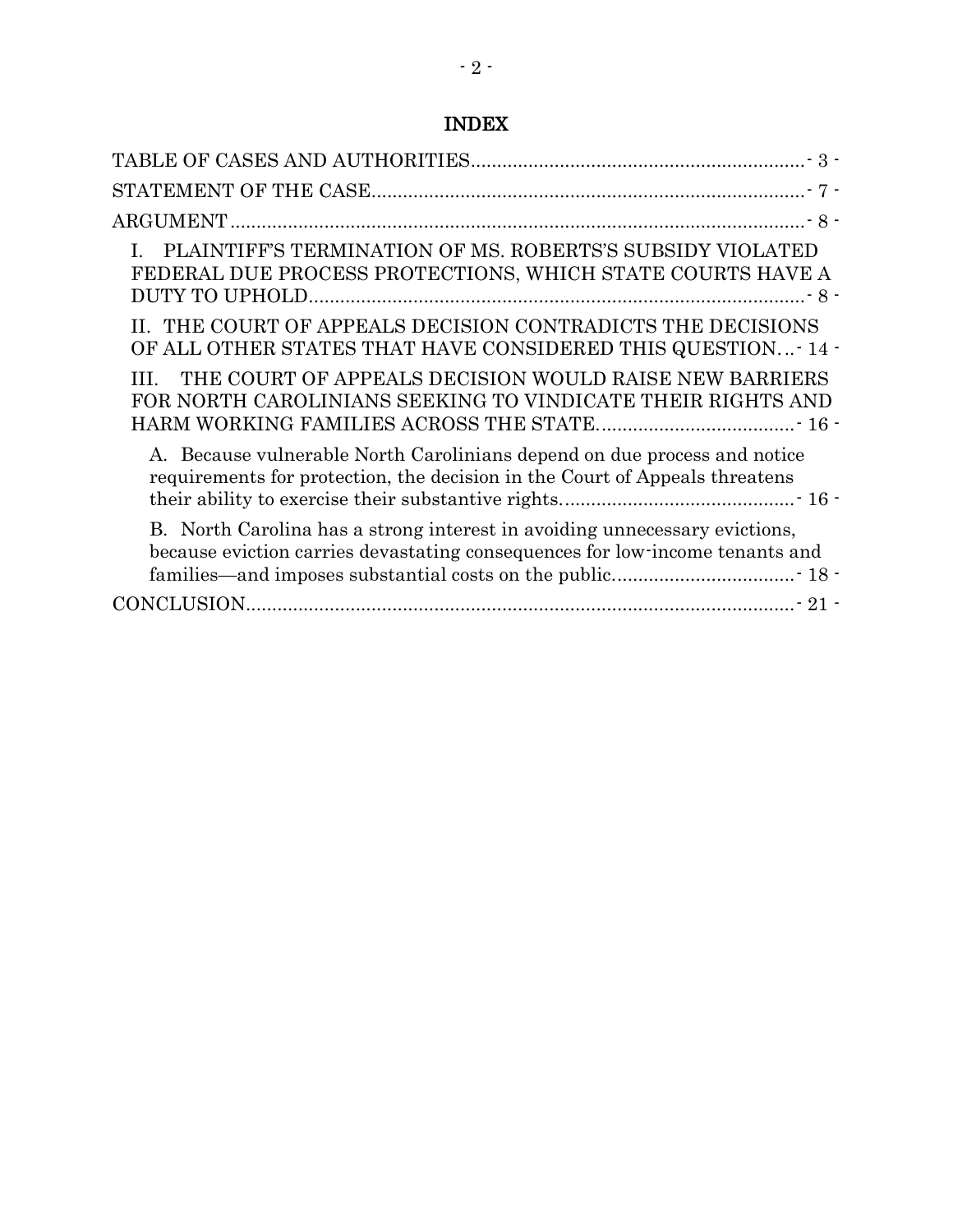### TABLE OF CASES AND AUTHORITIES

### <span id="page-2-0"></span>Cases

| 1199 Hous. Corp. v. McCartney,                                                                           |
|----------------------------------------------------------------------------------------------------------|
| Am. Prop. Mgmt. Co. v. Green-Talaefard,                                                                  |
| Baldwin v. Hous. Auth. of City of Camden, NJ,                                                            |
| Caulder v. Durham Hous. Auth.,<br>433 F.2d 998 (4th Cir. 1970), cert. denied 401 U.S. 1003 (1971)  8, 10 |
| Clark v. Alexander,                                                                                      |
| E. Carolina Reg'l Hous. Auth. v. Lofton,                                                                 |
| E. Harlem Pilot Block Bldg. 1 HDFC v. Cordero,                                                           |
| Goldberg v. Kelly,                                                                                       |
| Goler Metropolitan Apartments, Inc. v. Williams,                                                         |
| Holly v. Housing Auth. of New Orleans,                                                                   |
| Homesavers Council of Greenfield Gardens, Inc. v. Sanchez,                                               |
| Jessie v. Jerusalem Apartments,<br>12-06-00113-CV, 2006 WL 3020368 (Tex. App.-Tyler Oct. 25, 2006)  14   |
| Joy v. Daniels,                                                                                          |
| Lincoln Terrace Assocs., Ltd. v. Kelly,                                                                  |
| McCall v. Montgomery Hous. Auth.,                                                                        |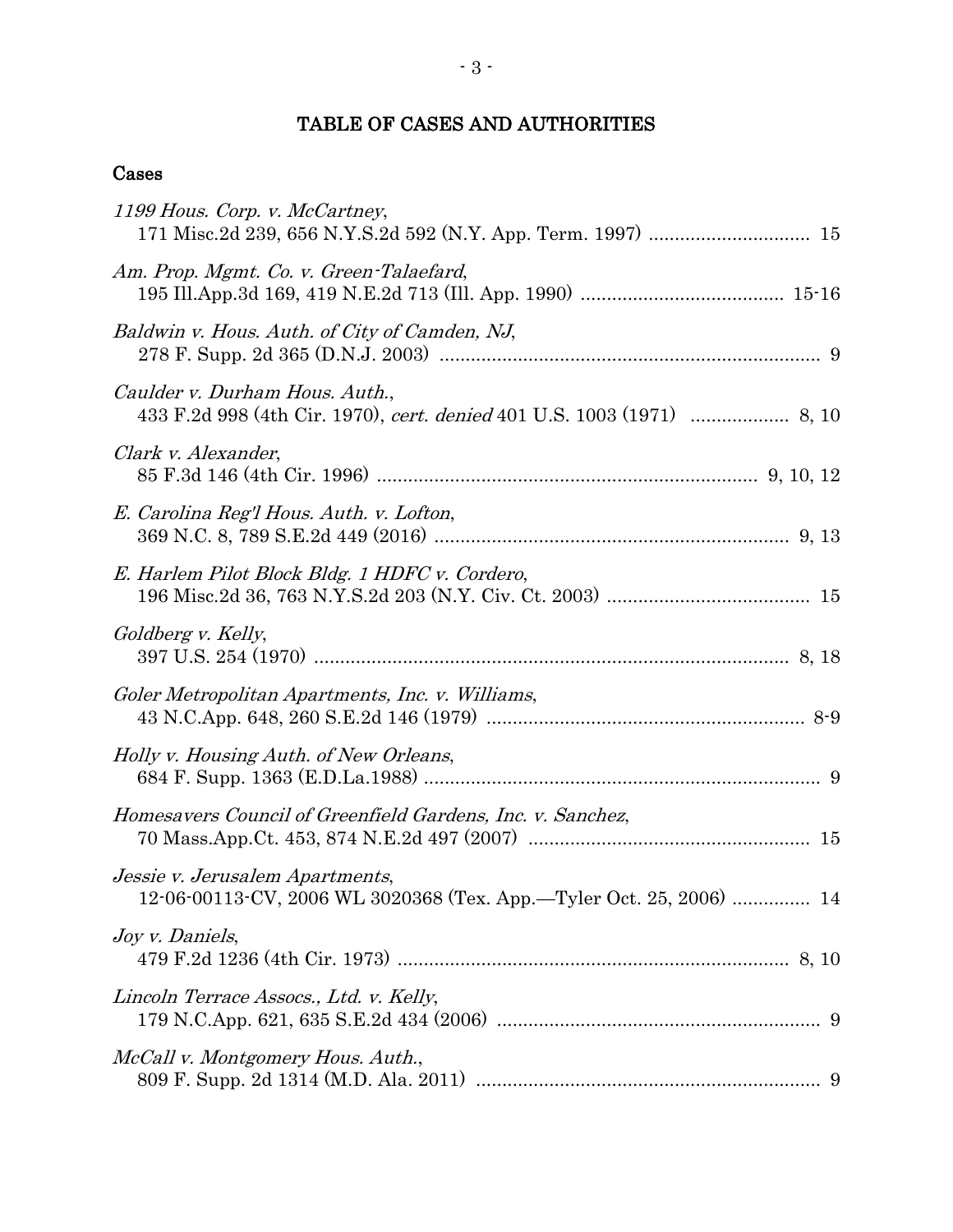| New Brunswick UAW v. Fennie,<br>A-4617-11T4, 2014 WL 861567 (N.J. Super. App. Div. Mar. 6, 2014)  15                                                                                             |
|--------------------------------------------------------------------------------------------------------------------------------------------------------------------------------------------------|
| Perry v. Sindermann,                                                                                                                                                                             |
| Seward Towers Corp. v. Ogbe,                                                                                                                                                                     |
| Timber Ridge v. Caldwell,                                                                                                                                                                        |
| <i>Williams v. Paradise Mgmt.</i> ,                                                                                                                                                              |
| Winston Affordable Hous., L.L.C. v. Roberts,<br>No. COA18-553, 2019 N.C. App. LEXIS 530 (N.C. Ct. App. June 18, 2019)  11                                                                        |
| Regulations                                                                                                                                                                                      |
|                                                                                                                                                                                                  |
|                                                                                                                                                                                                  |
| <b>Other Authorities</b>                                                                                                                                                                         |
| Antoinette P. Banks, <i>HUD Study Shows People With Disabilities Face</i><br>Discrimination In Up To Half Of Rental Inquiries                                                                    |
| Bos. Bar Ass'n Task Force on the Civil Right to Counsel, <i>The Importance of</i><br>Representation in Eviction Cases and Homelessness Prevention, Appendix A                                    |
| HUD Office of Policy Development and Research, Picture of Subsidized Households                                                                                                                  |
| Carol Serron, et al.,<br>Impact of Legal Counsel on Outcomes for Poor Tenants in New York City's Housing<br>Court: Results of a Randomized Experiment, 35 Law & Soc'y Rev. 419, 428 (2001)<br>17 |
| J. Michael Collins, The Impacts of Mandatory Financial Education: Evidence from a<br><i>Randomized Field Study,</i> 95 J. Econ. Behavior & Org.                                                  |
| Janet Smith, et al., <i>Systematic Literature Review Of Research On Discrimination</i><br>In Rental Housing On The Basis of Mental Disabilities,<br>18                                           |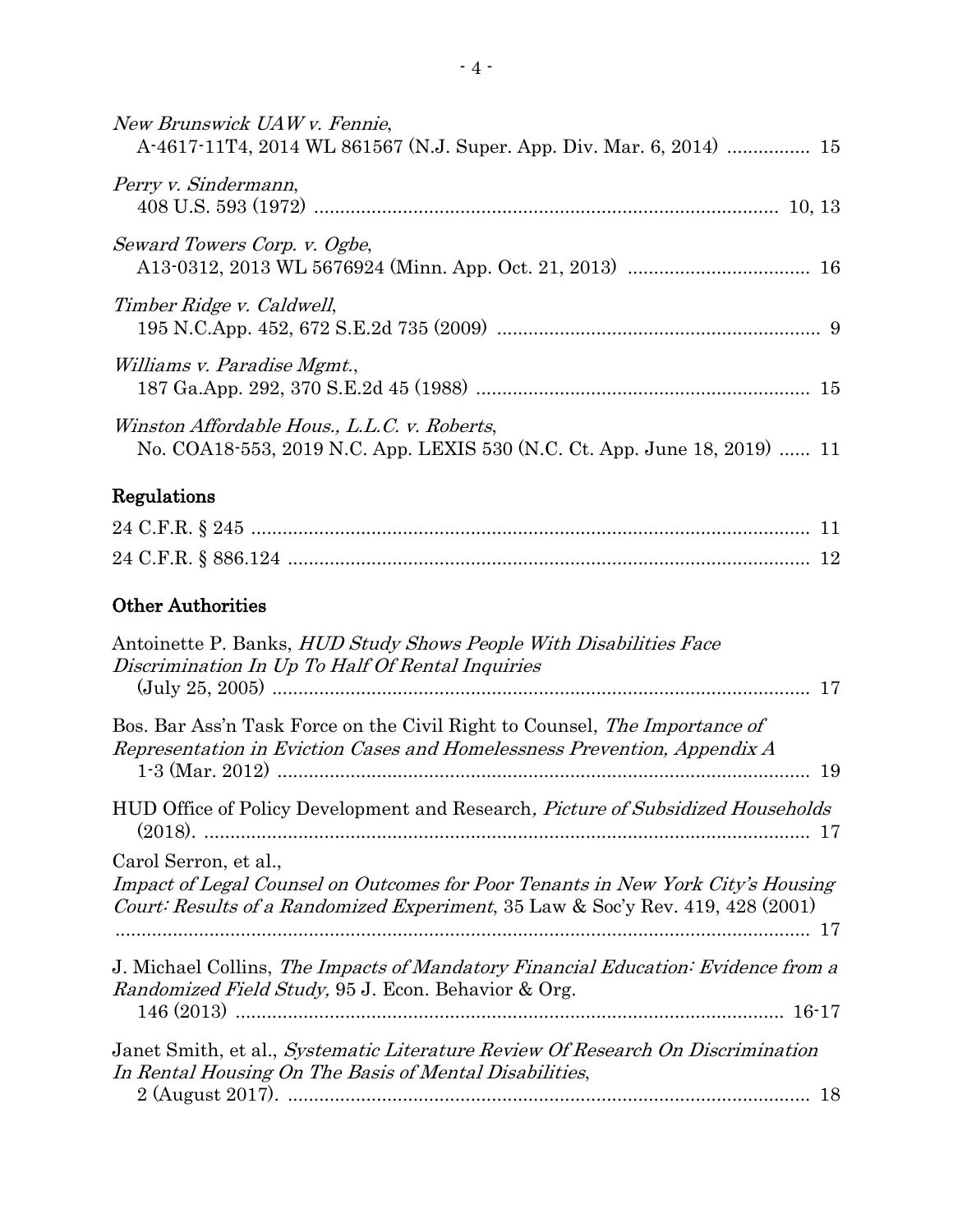| Kim Barker & Jessica Silver-Greenberg, On Tenant Blacklist, Errors and Renters<br>With Little Recourse, N.Y. Times                          |    |
|---------------------------------------------------------------------------------------------------------------------------------------------|----|
| M. Lori Thomas, et al., Moore Place Permanent Supportive Housing Evaluation<br><b>Study Final Report</b>                                    |    |
| Matthew Desmond & Tracey Shollenberger, Forced Displacement from Rental<br>Housing: Prevalence and Neighborhood Consequences, 52 Demography | 20 |
| Matthew Desmond et al., <i>Evicting Children</i> , 92 Social Forces                                                                         | 20 |
| Matthew Desmond, Unaffordable America: Poverty, Housing, and Eviction, Fast                                                                 |    |
| National Coalition to End Homelessness, <i>Ending Chronic Homelessness Saves</i><br>Taxpayers Money                                         |    |
| National Low Income Housing Coalition, <i>Housing Needs By State: North Carolina</i>                                                        |    |
| North Carolina Housing Coalition, The 2019 Housing Need in North Carolina                                                                   |    |
| Pub. Justice Ctr., Justice Diverted: How Renters Are Processed in the Baltimore<br>City Rent Court                                          |    |
| Rudy Kleysteuber, Tenant Screening Thirty Years Later: A Statutory Proposal to<br>Protect Public Records,                                   | 20 |
| The Eviction Lab at Princeton University, Understanding Eviction in North<br>Carolina                                                       |    |
|                                                                                                                                             |    |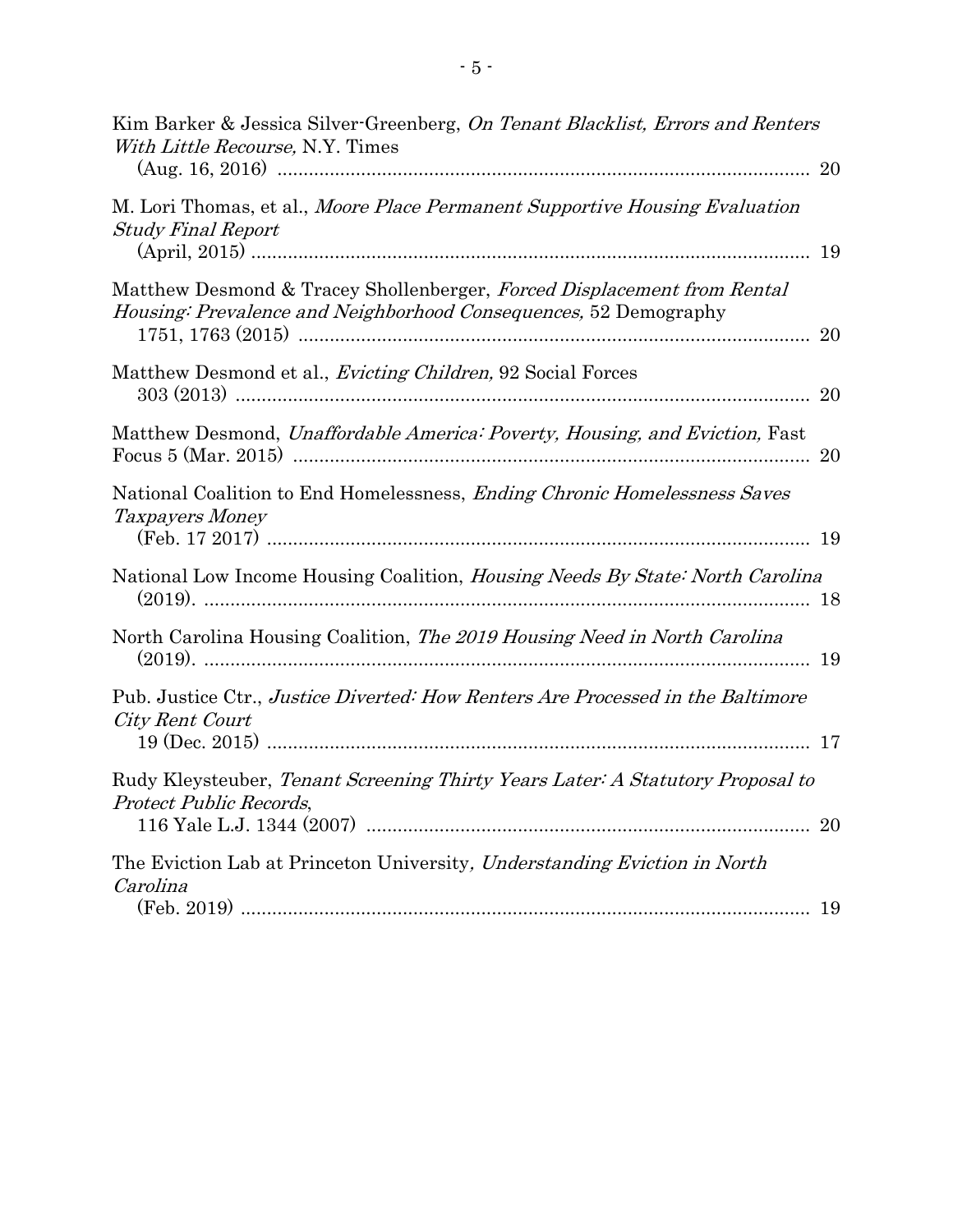$\overline{a}$ 

#### No. 267P19 TWENTY-FIRST DISTRICT

#### SUPREME COURT OF NORTH CAROLINA \*\*\*\*\*\*\*\*\*\*\*\*\*\*\*\*\*\*\*\*\*\*\*\*\*\*\*\*\*\*\*\*\*\*\*\*\*\*\*\*

| WINSTON AFFORDABLE                                      |                     |
|---------------------------------------------------------|---------------------|
| HOUSING, LLC, d/b/a/                                    |                     |
| WINSTON SUMMIT                                          |                     |
| APARTMENTS,                                             |                     |
| Plaintiff,                                              | From Forsyth County |
|                                                         |                     |
| V.                                                      |                     |
|                                                         |                     |
| DEBORAH ROBERTS,                                        |                     |
| Defendant.                                              |                     |
|                                                         |                     |
| <i>AMICI CURIAE</i> BRIEF                               |                     |
| (NORTH CAROLINA JUSTICE CENTER, YALE LAW SCHOOL HOUSING |                     |
| CLINIC, DISABILITY RIGHTS NORTH CAROLINA)               |                     |
|                                                         |                     |
|                                                         |                     |

Pursuant to Rule 28(i) of the North Carolina Rules of Appellate Procedure, the North Carolina Justice Center, Disability Rights North Carolina, and the Yale Law School Housing Clinic submit this brief as *amici curiae* in support of Petitioner.<sup>1</sup> The decision of the Court of Appeals—that landlords may evict tenants for non-payment after illegally removing their housing subsidies—contravenes federal regulation and denies tenants their constitutional right to due process of law. It will do untold harm to the thousands of low-income families in North Carolina who rely on federal housing assistance and who, after this decision, are vulnerable to eviction on mere pretext. To preserve those tenants' constitutional

<sup>1</sup> No one other than the amici and their members either directly or indirectly wrote this brief or contributed money to its preparation.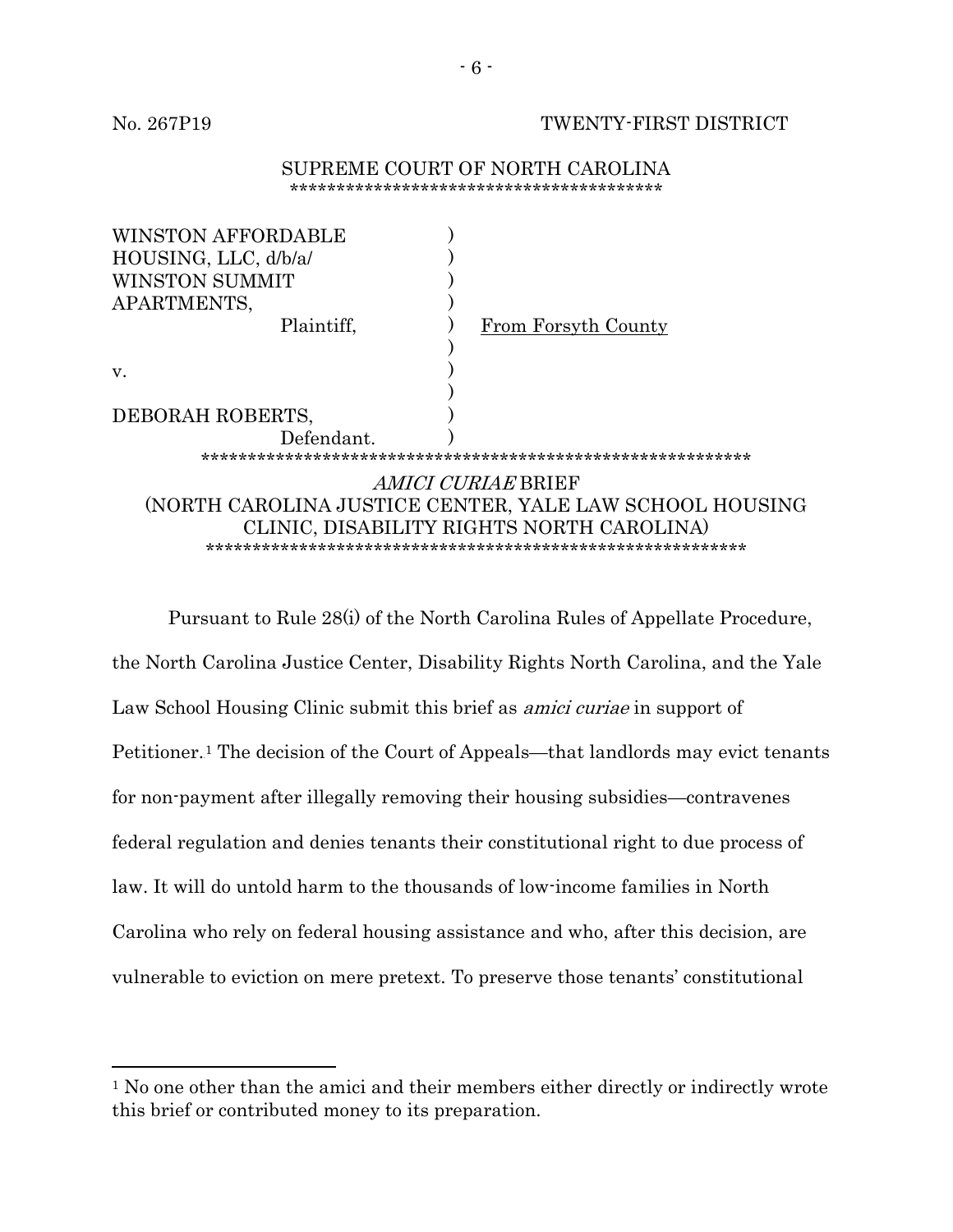rights, and to align North Carolina with every other state that has addressed whether landlords may evict tenants for non-payment after wrongfully terminating their rental subsidies, this Court should reverse the decision below.

#### STATEMENT OF THE CASE

<span id="page-6-1"></span><span id="page-6-0"></span>Ms. Roberts rents a subsidized apartment from Plaintiff and has done so for 20 years. (R pp 5, 17). On October 3, 2016, Plaintiff sent Ms. Roberts a Notice of Lease Termination [App. 24], alleging that she had violated her lease and informing her that the lease would be terminated on December 31, 2016. On January 4, 2017, Ms. Roberts was forced with no prior notice to sign a "lease amendment" which purported to modify her earlier lease and to terminate her federal housing subsidy, thus raising her share of the rent from \$139 per month to the market rate of \$532 per month. [App. 27]. On January 5, 2017, Plaintiff filed a summary ejectment complaint, alleging that Ms. Roberts had held over after her lease had ended. (R p 4). After a magistrate ruling in favor of Plaintiff on February 7, 2017, Plaintiff amended its complaint on April 6, 2017, to include allegations that Ms. Roberts did not pay \$665 in rent for January and part of February. (R pp 31-2). The District Court found that Plaintiff had waived its claims for breach of lease because it had accepted November and December rent, but found in favor of Plaintiff on the basis of the later non-payment claims. (R pp 69-70). The court rejected the claim that Ms. Roberts's subsidy had been improperly terminated.

- 7 -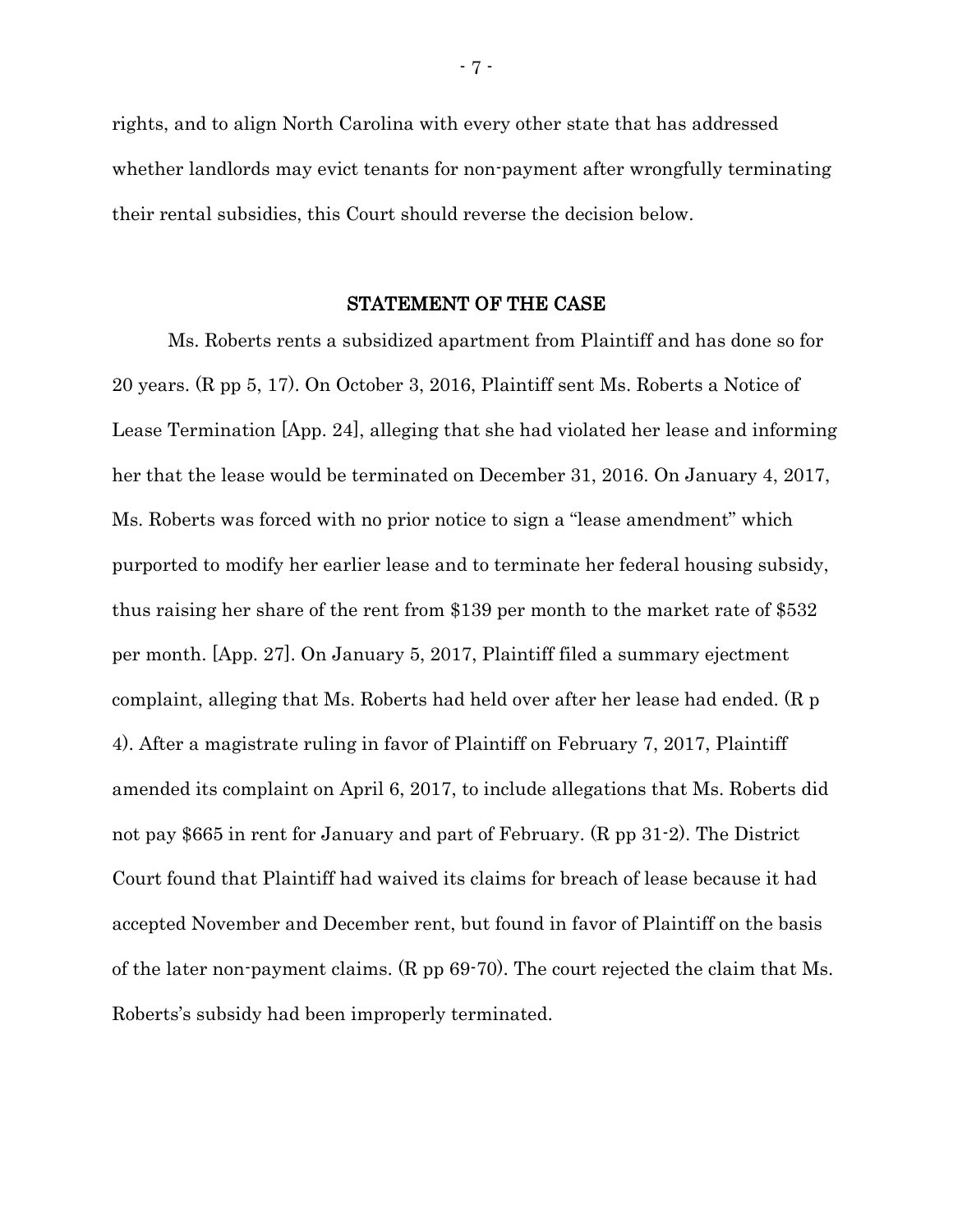#### ARGUMENT

## <span id="page-7-0"></span>I. PLAINTIFF'S TERMINATION OF MS. ROBERTS'S SUBSIDY VIOLATED FEDERAL DUE PROCESS PROTECTIONS, WHICH STATE COURTS HAVE A DUTY TO UPHOLD.

Federal courts have long held that federal housing subsidies and the tenancies they permit are property interests under Goldberg v. Kelly, 397 U.S. 254 (1970), bearing a clear and specific set of protections. See Caulder v. Durham Hous. Auth., 433 F.2d 998, 1003 (4th Cir. 1970), cert. denied 401 U.S. 1003 (1971) ("The 'privilege' or the 'right' to occupy publicly subsidized low-rent housing seems to us to be no less entitled to due process protection than entitlement to welfare benefits which were the subject of decision in *Goldberg* or the other rights and privileges referred to in Goldberg"); Joy v. Daniels, 479 F.2d 1236, 1242 (4<sup>th</sup> Cir. 1973) ("the entitlement of plaintiff to continue occupancy of public housing … is, we think, of sufficient substance to fall within the protection from arbitrary governmental action afforded by the Due Process Clause") (internal quotations omitted). These protections are critical because a housing subsidy is among the most valuable assets a tenant possesses, and a tenant who loses her subsidy and cannot afford acceptable housing is "condemned to suffer grievous loss." Caulder, 433 F.2d at 1003.

These protections extend to cover the activity of private parties when, as here, the state authorizes those parties to receive federal subsidies—and especially when those parties attempt to use state eviction procedures. Id. North Carolina's courts have recognized and robustly enforced tenants' due process protections. See, e.g., Goler Metropolitan Apartments, Inc. v. Williams, 43 N.C.App. 648, 260 S.E.2d 146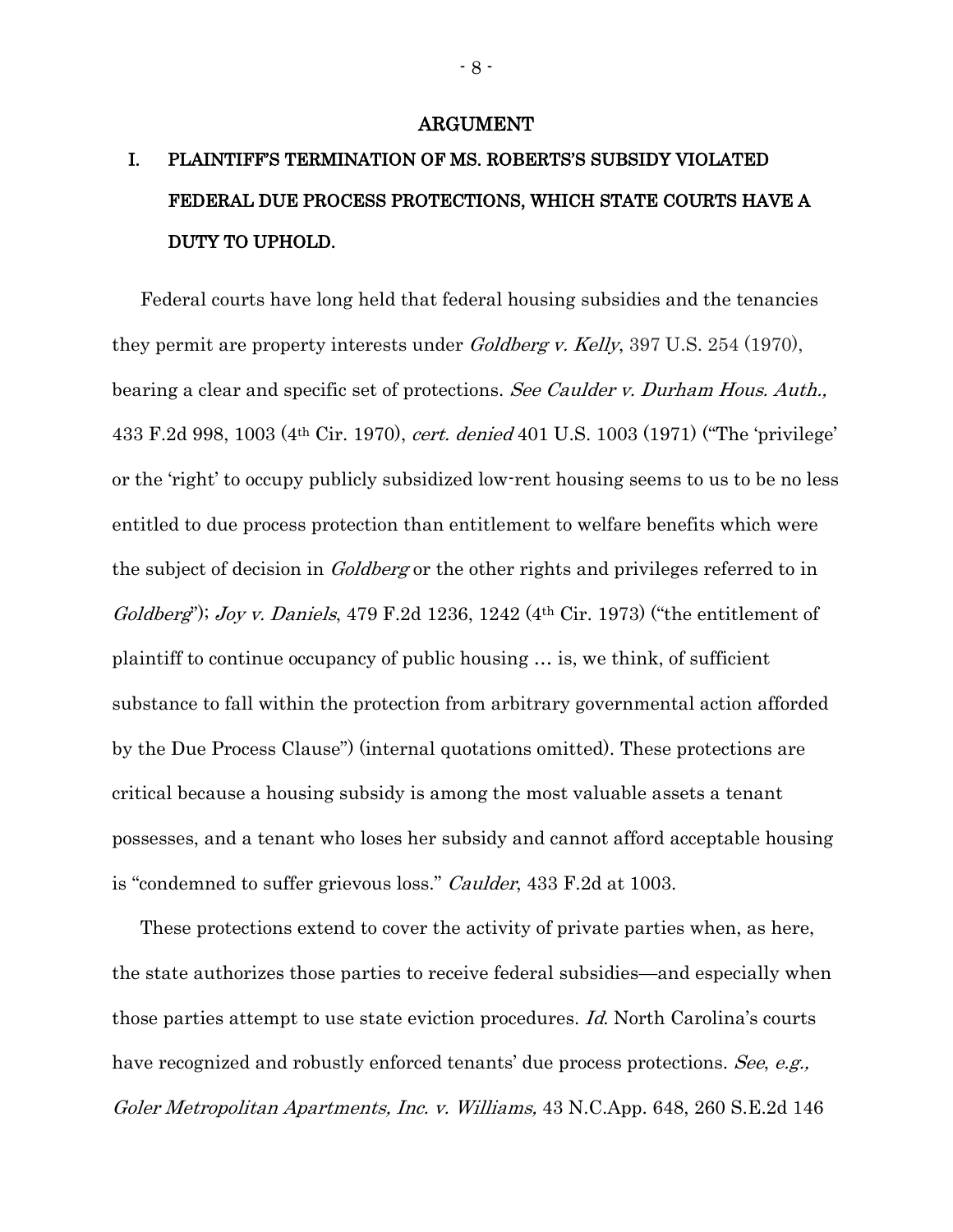(1979); Lincoln Terrace Assocs., Ltd. v. Kelly, 179 N.C.App. 621, 635 S.E.2d 434 (2006); Timber Ridge v. Caldwell, 195 N.C.App. 452, 672 S.E.2d 735 (2009). See also E. Carolina Reg'l Hous. Auth. v. Lofton, 369 N.C. 8, 12, 789 S.E.2d 449, 452 (2016) ("In its role as the final forum for review of government housing decisions, the Court is not to second-guess or replace plaintiff's discretionary decisions but to ensure procedural and substantive compliance with the federal statutory framework"). This Court, in which Respondent seeks to sustain its termination of Ms. Roberts's federal housing subsidy, and to end her occupancy of an apartment in a subsidized complex, must determine whether Ms. Roberts's due process rights were infringed.

Beyond having their own legal force, federal housing statutes and regulations demarcate the constitutional due process guarantee in housing matters. Clark v. Alexander, 85 F.3d 146, 150 (4th Cir. 1996) (noting that "[f]ederal regulations set out the basic procedural requirements of informal hearings in almost literal compliance with *Goldberg*"). Federal courts have held that violations of federal regulations create due process claims where those regulations arise out of portions of statute designed to safeguard due process rights. See, e.g., Baldwin v. Hous. Auth. of City of Camden, NJ, 278 F. Supp. 2d 365 (D.N.J. 2003). For this reason, federal courts have found due process violations where a landlord violates regulations that extend *Goldberg* requirements to federal housing subsidies. See, e.g., McCall v. Montgomery Hous. Auth., 809 F. Supp. 2d  $1314$ ,  $1325$  (M.D. Ala. 2011); see also Clark v. Alexander, 85 F.3d at 153, Holly v. Housing Auth. of New *Orleans*, 684 F. Supp. 1363, 1366 (E.D.La.1988). Indeed, a tenant's reliance on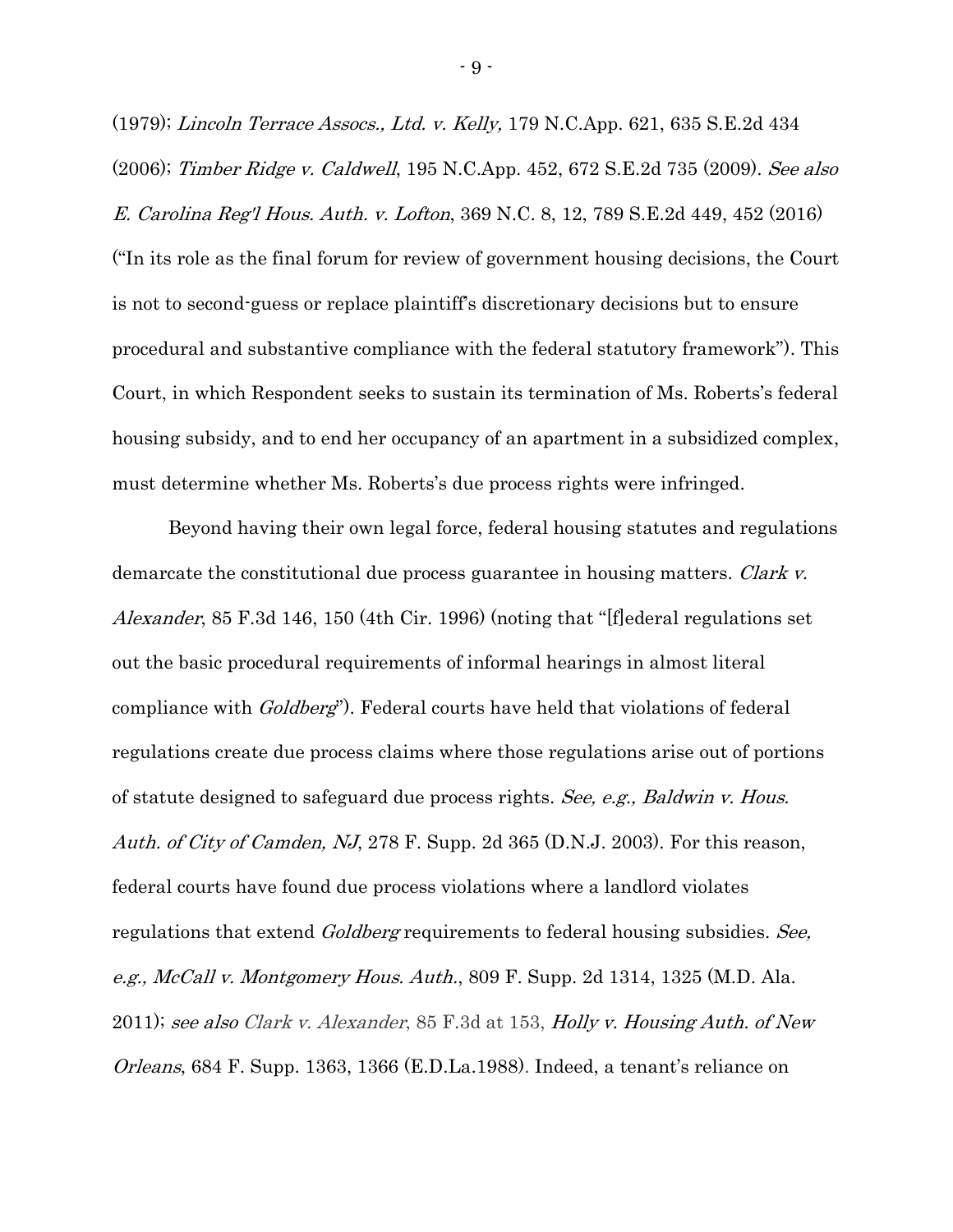federal regulation in interactions with her landlord reinforces her due process interest. Joy, 479 F.2d at 1240, citing Perry v. Sinderman, 408 U.S. 593, 601 (1972).

A variety of HUD lease provisions and federal regulations—several here at issue—protect core components of *Goldberg* due process and guarantee freedom from invidious treatment. In particular, several provisions of the HUD Handbook, replicated in this lease, protect tenants' due process right to notice prior to adverse action. Caulder, 433 F.2d at 1004 (noting that Goldberg requires "timely and adequate notice detailing the reasons for a proposed termination"). Under the lease governing this tenancy, if the Plaintiff landlord seeks to change the terms of the lease, it must give 30 days' notice; to change the rent, 60 days' notice; to remove a subsidy, at least 10 days' notice. Lease  $\P\P$  3, 22, 17 (R pp. 45, 49-50). These provisions echo requirements outlined in the HUD handbook. See HUD Handbook 4350.3: Occupancy Requirements of Subsidized Multifamily Housing Programs, REV-1, CHG 4 (Nov. 2013) ("HUD Handbook") ¶8-6. And they are precisely the sort of requirements which courts have held to mark the minimum boundary of tenants' due process rights. See, e.g., Clark v. Alexander, 85 F.3d at 150-51. Yet Plaintiff landlord here breached all of these requirements, depriving Ms. Roberts of her constitutional right to due process.

If the landlord contends that the "lease amendment" which purports to remove Ms. Roberts's subsidy should be governed by Paragraph 17 of the lease, which covers subsidy termination, then both the lease and HUD Handbook required the landlord to advise Ms. Roberts that she had ten calendar days during which to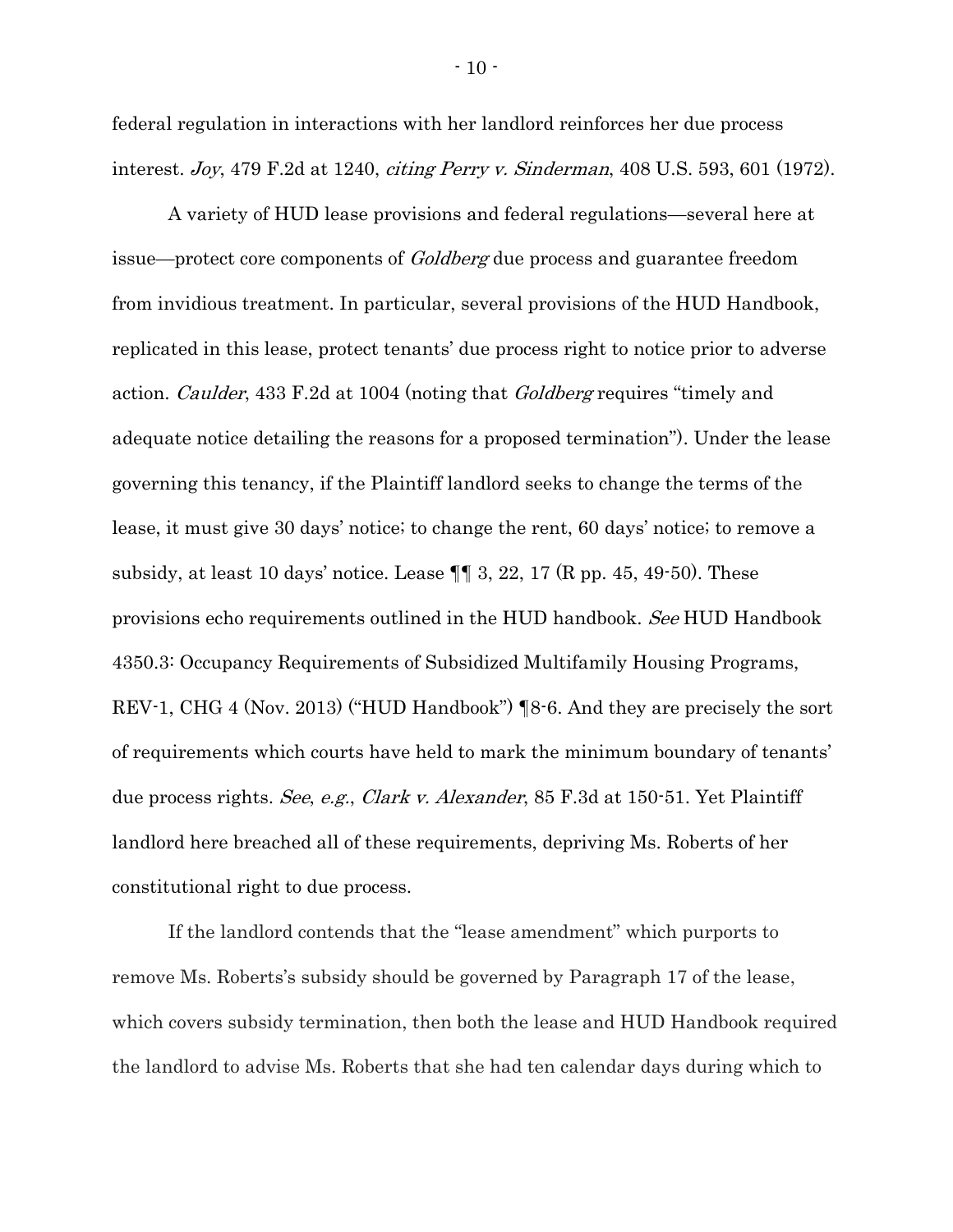discuss the proposed termination. See  $(R p 49)$ , HUD Handbook  $\P 8$ -6. The lease amendment provided no such notice.

If, in the alternative, the lease amendment should be governed by Paragraph 3 of Ms. Roberts's lease, then both the lease and HUD Handbook required the landlord to provide notice at least 30 days before the date the new rent amount is effective. Lease ¶3 (R p 45), HUD Handbook ¶¶7-8(C)(2), 7-17(B) (landlords seeking to increase gross rents must give 30 days' notice per 24 C.F.R. § 245). Yet the landlord dated the notice January 3, 2017, and claimed it was retroactively effective in raising Ms. Roberts's rent for the full month of January—indeed, this is in part the basis of landlord's non-payment claim. (R p 20), *Winston Affordable Hous.*, L.L.C. v. Roberts, No. COA18-553, 2019 N.C. App. LEXIS 530, at \*2 (N.C. Ct. App. June 18, 2019).

<span id="page-10-0"></span>Finally, if the lease amendment should be governed by Paragraph 22 of Ms. Roberts's lease, which specifically covers amendments, then the landlord was required to provide at least 60 days' notice ahead of the date at which the new rent went into effect. (R p 45); see also Handbook  $\P 6\text{-}12(B)(4)$ . Instead, the landlord provided notice only *after* that date. (R p 20).

The landlord thus abided by none of the several notice provisions in Ms. Roberts's lease which govern the termination of her subsidy. It is well-settled federal law that to terminate tenants' federal housing subsidies, landlords must provide due process, and notice is an elementary component of that process. In failing to abide by HUD-mandated notice requirements—which courts have held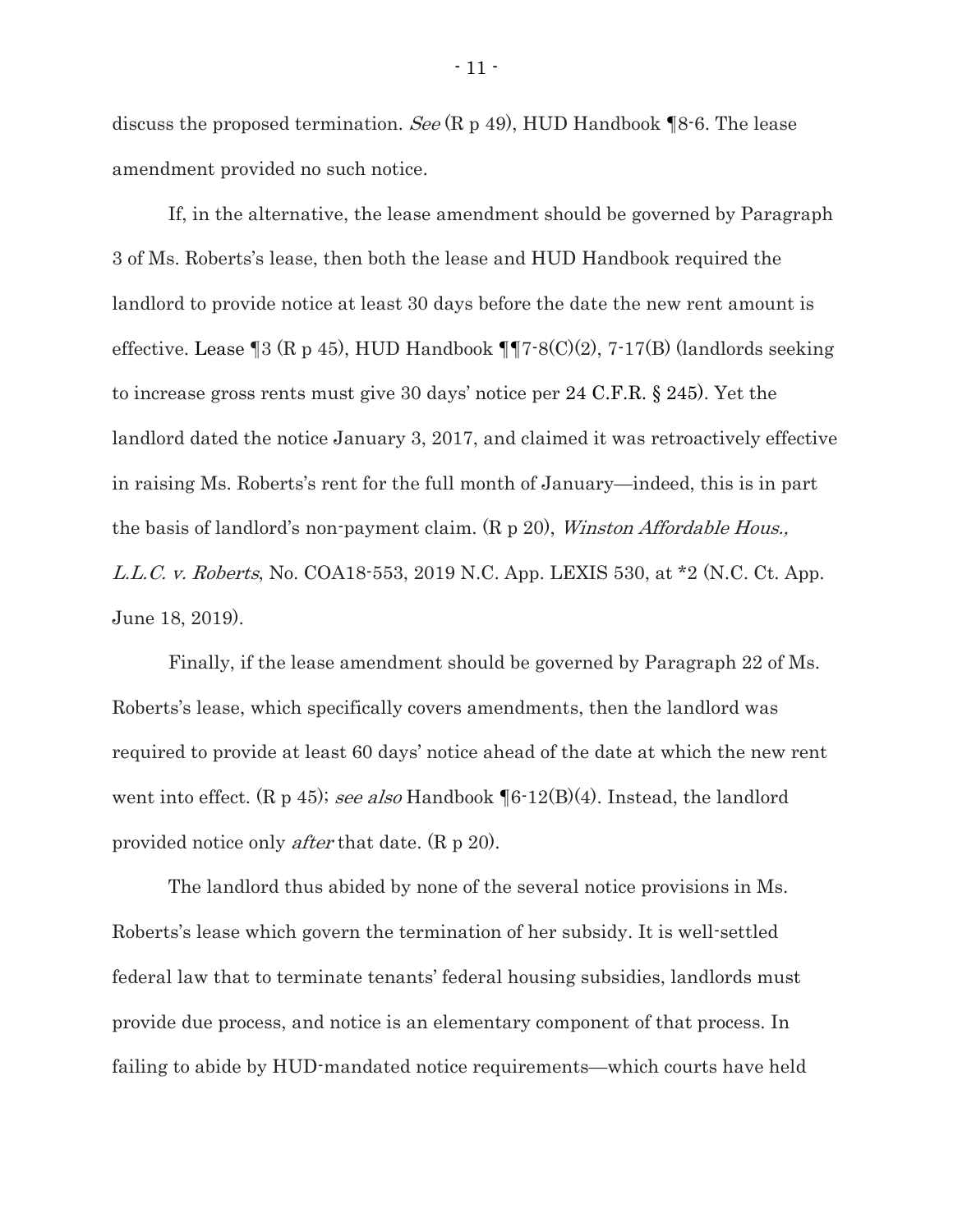delineate due process under *Goldberg*—the landlord violated Ms. Roberts's constitutional rights under the 14th Amendment. Clark v. Alexander, 85 F.3d at 153.

The landlord's argument that it was permitted to terminate the subsidy because the lease itself had ended, and it was therefore no longer bound by lease terms, is unavailing. The document terminating the subsidy identifies itself as a "lease amendment," and purports to modify the terms of the lease which landlord now argues was at that same moment no longer in effect. The "lease amendment" explicitly states that apart from Paragraph 3 of the existing lease, which covers rental amounts, "[a]ll other provisions of [Petitioner's] lease remain in full force and effect." (R p 20). Indeed, the subsequent "Notice to Pay Rent or Quit" asserts its authority under the terms of Ms. Roberts's original lease, beginning in 2007. (R p 24). Finally, the trial court held, and the landlord did not cross-appeal, that Ms. Roberts's lease did not terminate on December 31, 2016 because Ms. Roberts paid her rent in November and December. (R p 70). This Court would abandon basic principles of contract law if it held that the landlord was not bound by the preexisting lease even as it incorporated that lease into a contractual obligation the landlord now seeks to enforce.

Moreover, federal regulations only permit a landlord to terminate a subsidy for one of a narrow set of reasons—none of which obtained here. 24 C.F.R. § 886.124(c); HUD Handbook, ¶¶8-3 to 8-6. North Carolina courts are bound to "ensure procedural and substantive compliance with the federal statutory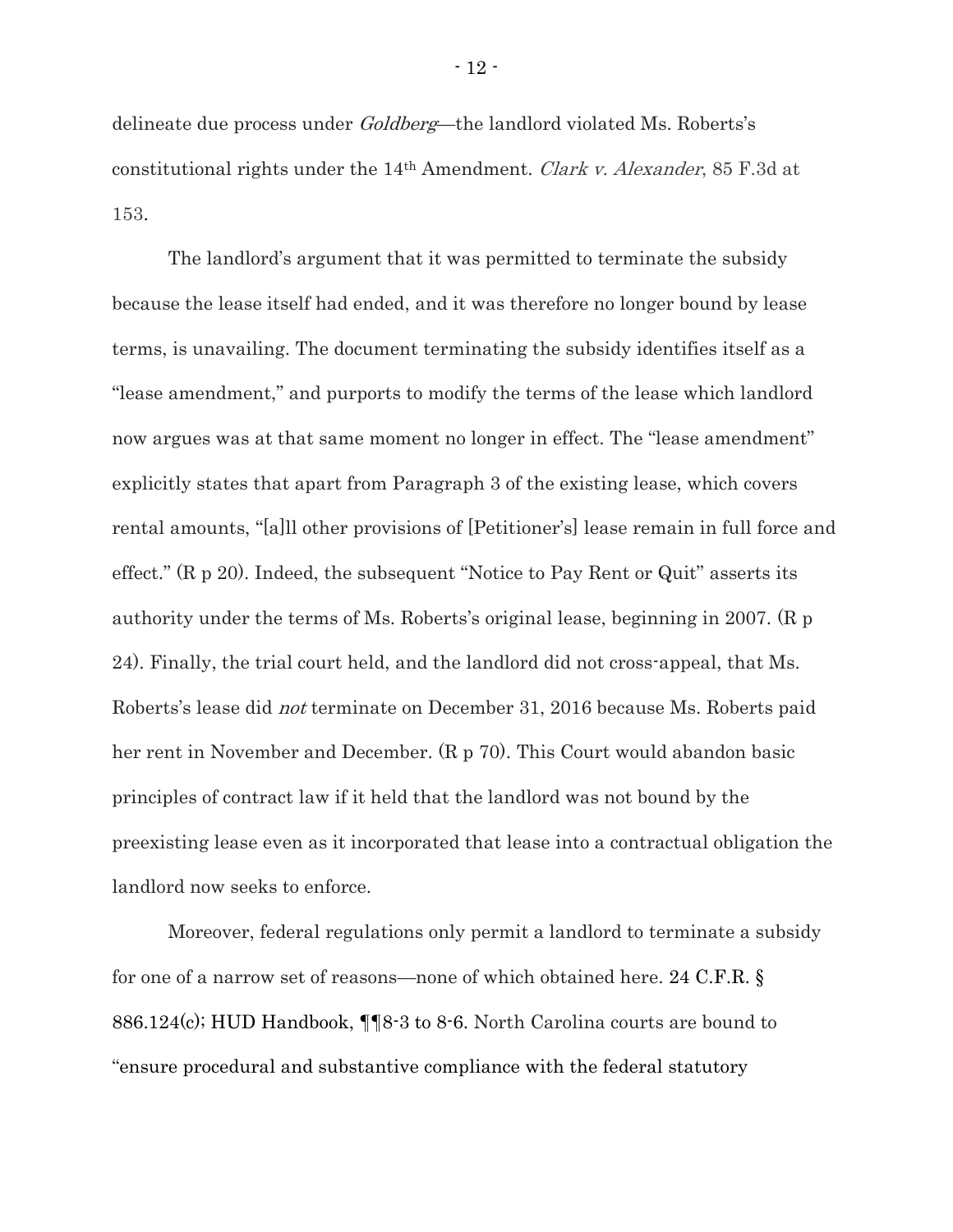framework." E. Carolina Reg'l Hous. Auth. v. Lofton, 369 N.C. at 11 (citing Charlotte Hous. Auth. v. Patterson, 120 N.C. App. 552, 555, 464 S.E.2d 68, 71 (1995)). Yet no such protection was provided here: the landlord offered conflicting reasons for terminating Ms. Roberts's subsidy, only one of which (a change in her income and/or family composition) actually conforms to the regulatory requirements.<sup>2</sup> (R pp 44, 56-58; T pp 435-36, 454-55, 463-65; Doc. Ex. pp 43, 44). But Ms. Roberts's income and family composition had not, in fact, changed. (T pp 463-64). To deny tenants the opportunity to know which of the enumerated reasons for subsidy termination applies to their case, and to deny them the chance to "challenge the sufficiency" of those reasons—as the Court of Appeals has done here—is not only to contravene federal regulation, but to deny an essential due process protection. Holbrook v. Pitt, 643 F.2d 1261, 1281 (7th Cir. 1981); see also Perry v. Sindermann, 408 U.S. at 603.

This action depends on the claim that Ms. Roberts did not pay the landlord a sum of money which the landlord was only able to demand because it had violated the terms of her lease, federal regulations, and her constitutional rights. The Court of Appeals erred in failing to address that underlying deprivation, and this honorable Court should reverse its decision.

 $\overline{a}$ 

<sup>2</sup> The landlord contends that the subsidy terminated with the lease, but courts below have held that the lease termination was waived by rent acceptance and so did not adjudicate the merits of the landlord's claims as to the termination. Thus, even if the landlord is correct on the law, it asks this Court to allow an eviction of a subsidized tenant without adjudicating whether it complied with federal regulatory and constitutional protections in terminating *either* lease *or* subsidy.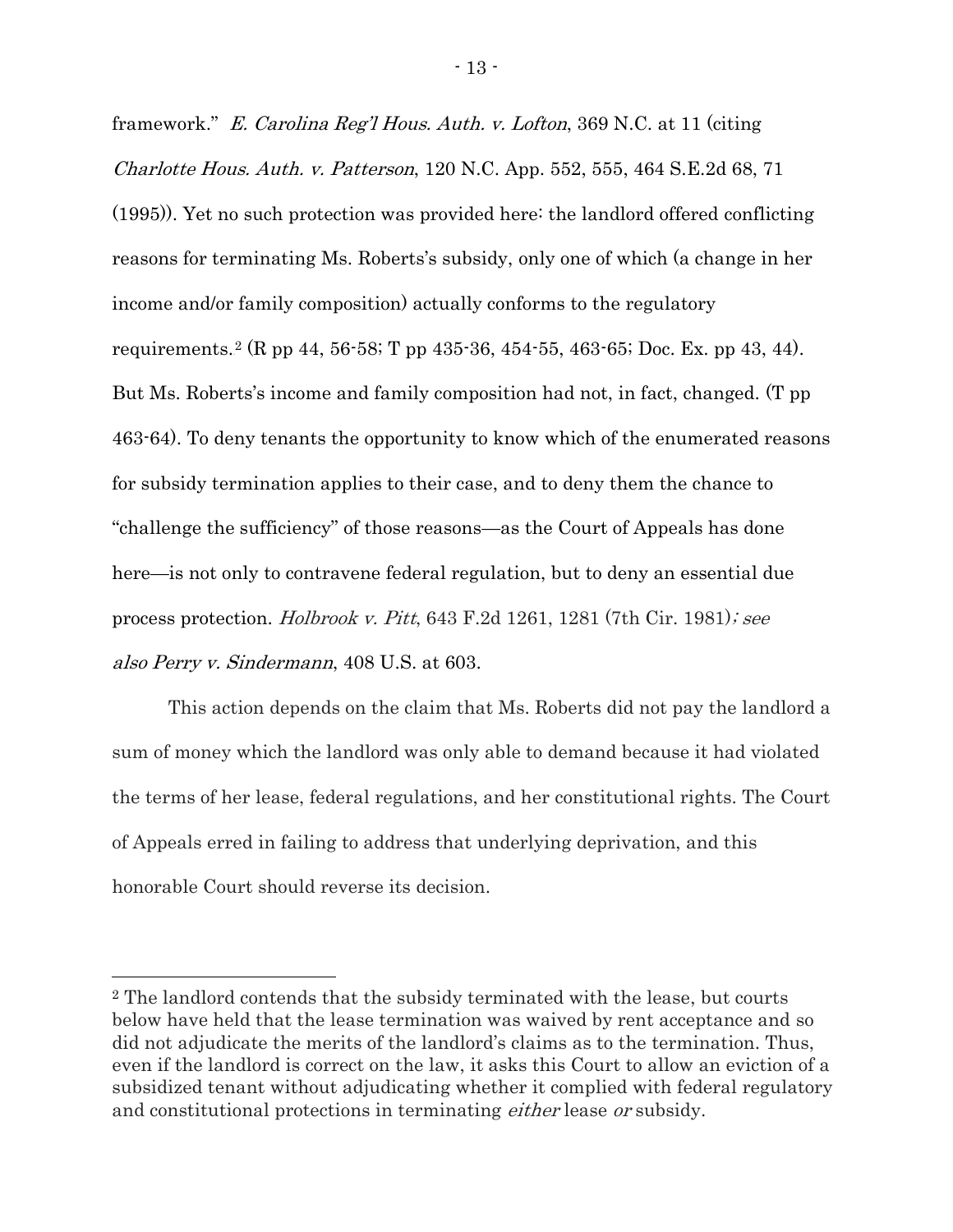## <span id="page-13-0"></span>II. THE COURT OF APPEALS DECISION CONTRADICTS THE DECISIONS OF ALL OTHER STATES THAT HAVE CONSIDERED THIS QUESTION.

Courts across the country have embraced a common-sense rule which protects tenants' constitutional rights: a landlord may not illegally terminate a tenant's federal subsidy and then evict the tenant for failing to pay the full and unsubsidized rent. The reasons for this rule are self-evident: without such a rule, landlords could circumvent the robust protections that Congress has provided to tenants in subsidized units. Amici curiae are unaware of a single court in any state, other than the North Carolina Court of Appeals below, that has held that a tenant may be evicted for nonpayment without reviewing the tenant's claims that her subsidy was improperly terminated.

Courts in Georgia, Texas, New Jersey, New York, Massachusetts, Illinois, and Minnesota have held that courts must review a tenant's claim that the landlord improperly terminated a federal subsidy, and that where the subsidy termination is unlawful, a non-payment proceeding cannot be maintained. In *Jessie v. Jerusalem* Apartments—a Texas case with highly analogous facts—the landlord notified a subsidized tenant that her lease was to be terminated on a certain date; after that date, the landlord also terminated her subsidy. 12-06-00113-CV, 2006 WL 3020368, at \*1 (Tex. App.--Tyler Oct. 25, 2006). The landlord then filed an eviction action for nonpayment; but on appeal the court dismissed on the independent grounds that the landlord terminated neither the lease nor the subsidy in accordance with federal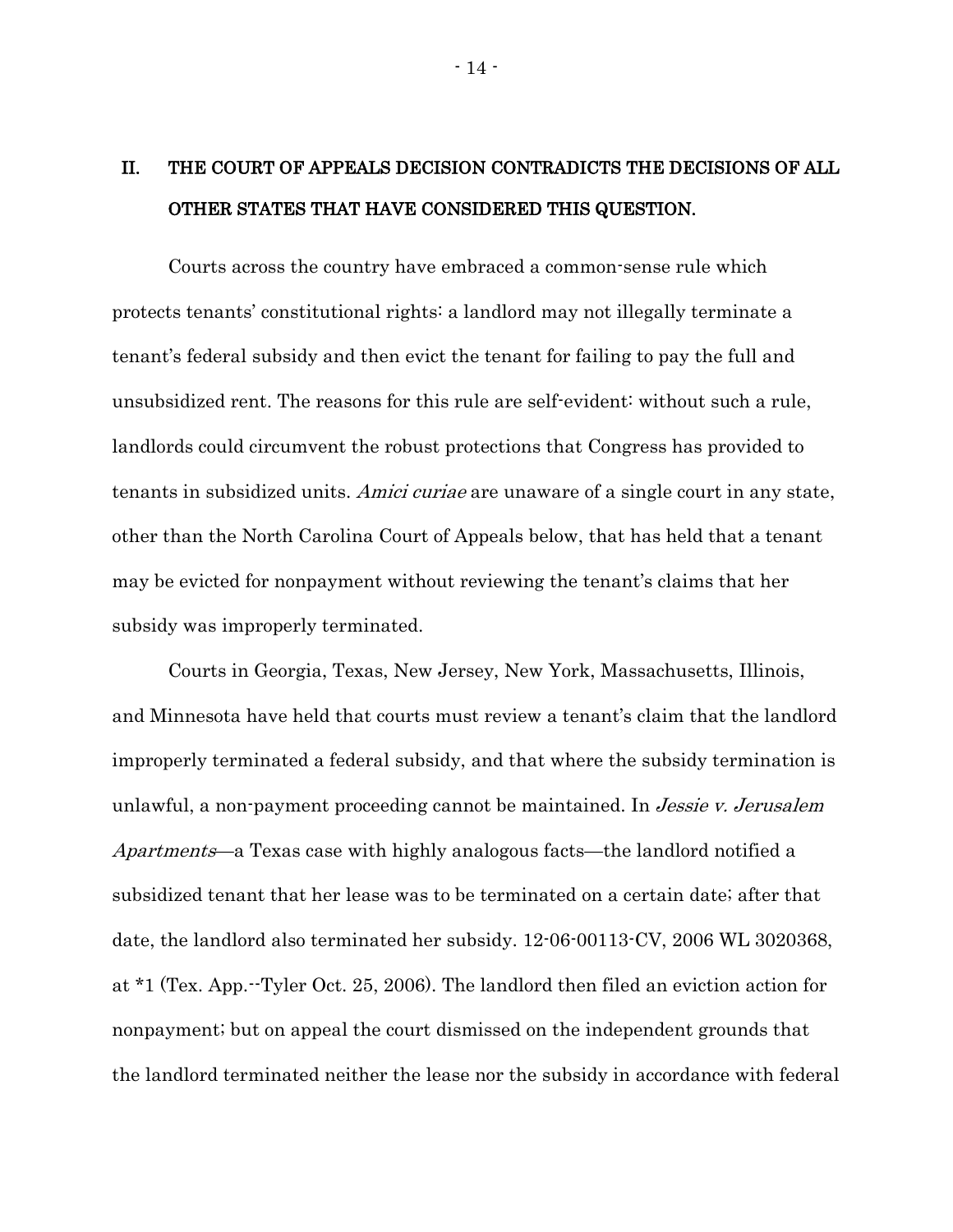regulations and the terms of the lease. Id. Similarly, in Georgia, courts have held nonpayment evictions may not proceed unless the legality of an underlying subsidy removal is considered. Williams v. Paradise Mgmt., 187 Ga.App. 292, 370 S.E.2d 45 (1988).

Similar holdings are common to the courts of every other state, amici believe, that has considered this issue. See, e.g., New Brunswick UAW v. Fennie, A-4617- 11T4, 2014 WL 861567 (N.J. Super. App. Div. Mar. 6, 2014) (holding that a tenant may not be evicted for nonpayment until a court determined that tenant's subsidy had been properly terminated, and noting that a remand for this determination "balances federal policy of providing housing to low-income persons, with the interests, needs, and obligations of tenants and landlords"); E. Harlem Pilot Block Bldg. <sup>1</sup> HDFC v. Cordero, 196 Misc.2d 36, 763 N.Y.S.2d 203 (N.Y. Civ. Ct. 2003) (reviewing landlord's unlawful subsidy termination when landlord commenced a non-payment proceeding in housing court seeking a judgment for market rent); 1199 Hous. Corp. v. McCartney, 171 Misc.2d 239, 240 656 N.Y.S.2d 592, 592–93 (N.Y. App. Term. 1997) (holding that that where a landlord revoked a tenant's federal rental subsidy, the tenant "should have been permitted to litigate the merits at the eviction proceeding"); Homesavers Council of Greenfield Gardens, Inc. v. Sanchez, 70 Mass.App.Ct. 453, 874 N.E.2d 497 (2007) (holding that a landlord was liable for damages for inflicting emotional distress on a subsidized tenant by illegally terminating Section 8 subsidy and then seeking to evict a tenant for nonpayment). See also Am. Prop. Mgmt. Co. v. Green-Talaefard, 195 Ill.App.3d 169,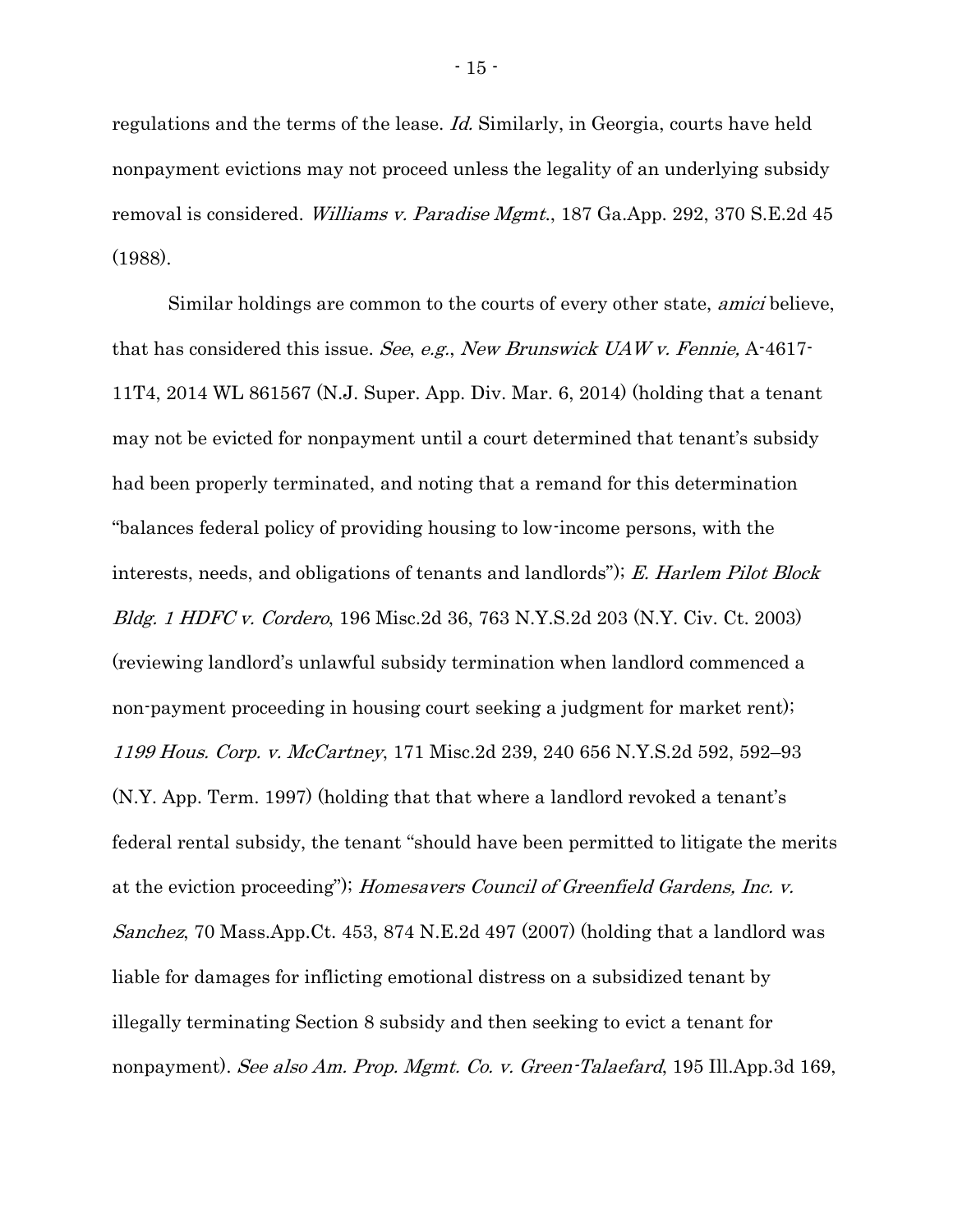419 N.E.2d 713 (Ill. App. 1990). Even where courts have found in favor of the landlord, courts recognize that whether a landlord complied with federal rules for terminating a housing subsidy is directly implicated in a subsequent nonpayment action. See, e.g., Seward Towers Corp. v. Ogbe, A13-0312, 2013 WL 5676924, at \*3 (Minn. App. Oct. 21, 2013) (finding that because the landlord properly terminated subsidy under HUD regulations, tenant was liable for full rent). North Carolina should join the states that have decided this question directly and ensure that tenants are provided the protections that federal law requires.

## <span id="page-15-0"></span>III. THE COURT OF APPEALS DECISION WOULD RAISE NEW BARRIERS FOR NORTH CAROLINIANS SEEKING TO VINDICATE THEIR RIGHTS AND HARM WORKING FAMILIES ACROSS THE STATE.

<span id="page-15-1"></span>A. Because vulnerable North Carolinians depend on due process and notice requirements for protection, the decision in the Court of Appeals threatens their ability to exercise their substantive rights.

<span id="page-15-2"></span>Notice requirements are especially important when they serve the interests of a population that struggles to participate fully and adequately in the legal system. Low-income tenants are less likely to have received a full education, less likely to be financially literate, and more likely to be victims of systematic discrimination. See, e.g., J. Michael Collins, The Impacts of Mandatory Financial Education: Evidence from a Randomized Field Study, 95 J. Econ. Behavior & Org.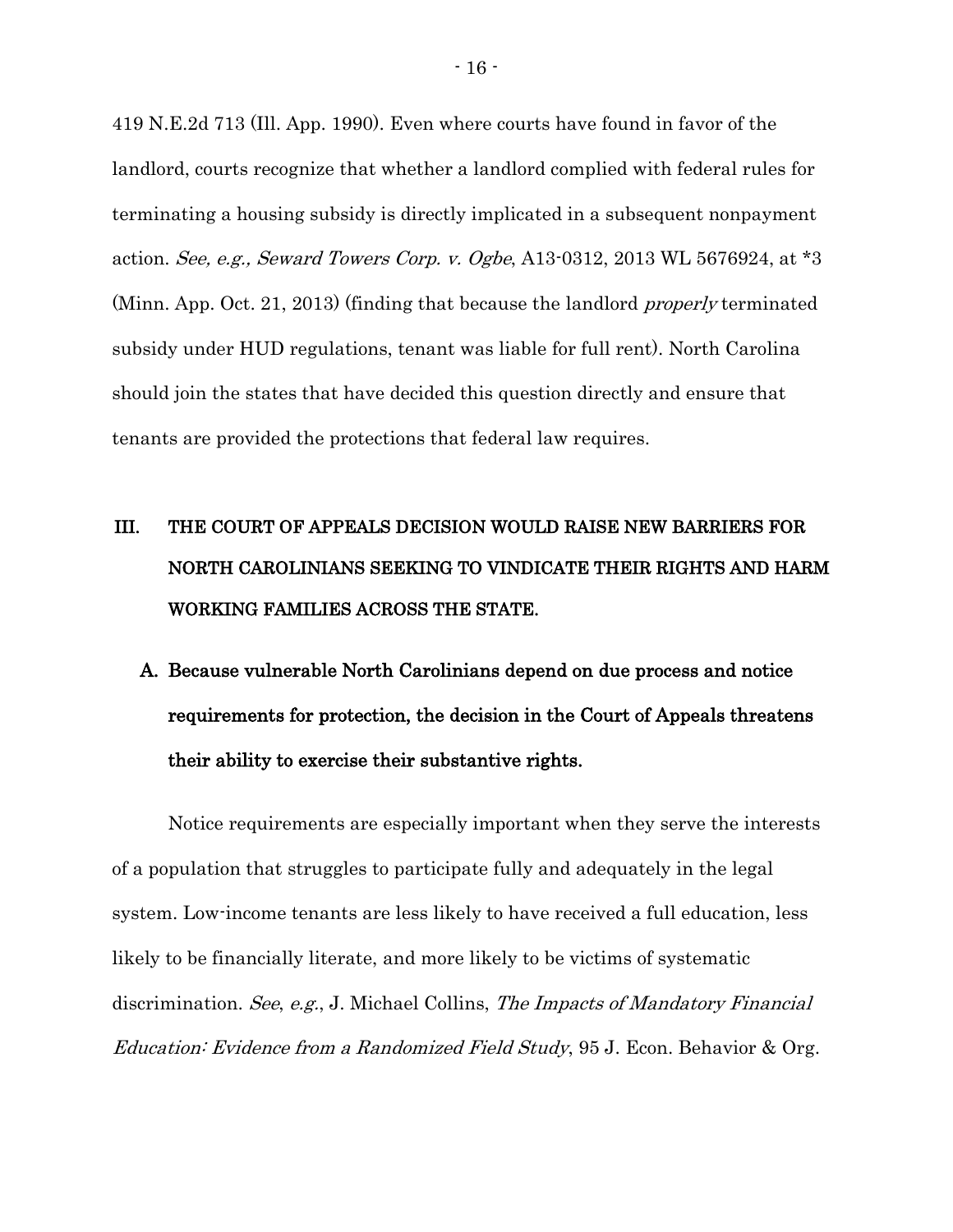<span id="page-16-2"></span>146 (2013); Pub. Justice Ctr., Justice Diverted: How Renters Are Processed in the Baltimore City Rent Court (Dec. 2015).<sup>3</sup>

These challenges prevent low-income tenants from effectively utilizing the protections afforded them by housing law: "the presumption that all renters know and can leverage housing laws is … far-fetched." Id. 60% of surveyed defendants had a high school diploma, GED, or less. *Id.* at 12. Having someone to interpret and explain confusing documents and proceedings reduces the chances of eviction by 77%. Carroll Serron et al., The Impact of Legal Counsel on Outcomes for Poor Tenants in New York City's Housing Court: Results of a Randomized Experiment, 35 Law & Soc'y Rev. 419, 428 (2001). This profound difference in outcomes demonstrates how often tenants' substantive rights are functionally abridged.

<span id="page-16-0"></span>Moreover, 22% of individuals who benefit from federal housing subsidies, including Ms. Roberts, have disabilities. HUD Office of Policy Development and Research, *Picture of Subsidized Households* (2018)<sup>4</sup>; (R p 5; T p 610:10–13). Such individuals perpetually risk discrimination as they try to find and keep housing. In one study, more than half of individuals with disabilities seeking subsidized housing were subjected to discrimination. Antoinette P. Banks, HUD Study Shows People With Disabilities Face Discrimination In Up To Half Of Rental Inquiries,  $(July 25 2005).$ <sup>5</sup> In 2012, more than half of all complaints submitted to HUD

<span id="page-16-1"></span> $\overline{a}$ 

<sup>3</sup> Accessible at http://baltimorehealthystart.org/wpcontent/uploads/2017/07/JUSTICE\_DIVERTED\_PJC\_DEC15.pdf.

<sup>4</sup> Accessible at https://www.huduser.gov/portal/datasets/assthsg.html.

<sup>5</sup> Accessible at https://archives.hud.gov/news/2005/pr05-100.cfm.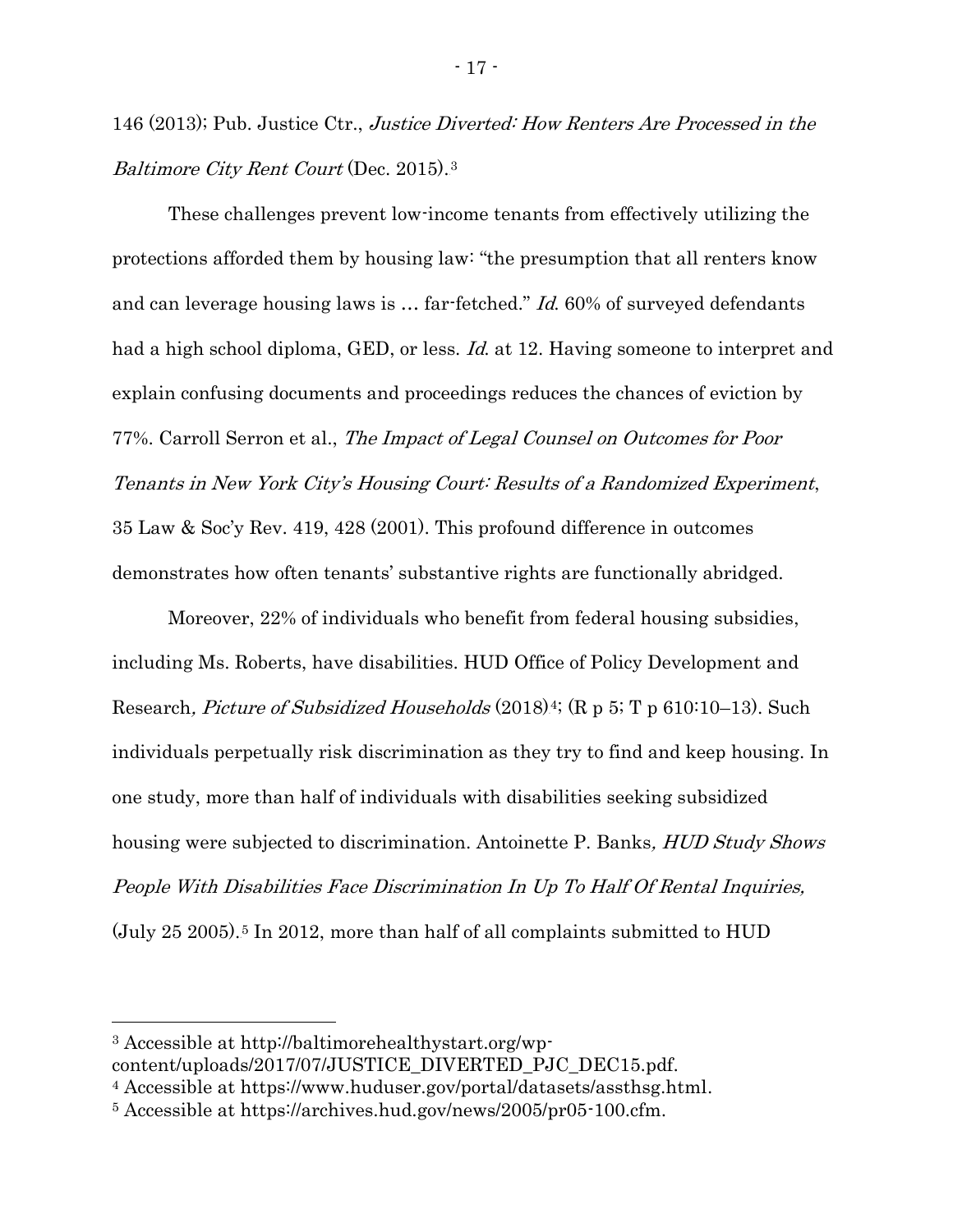<span id="page-17-1"></span>involved a disability. Janet Smith et al., Department of Housing and Urban Development, Systematic Literature Review Of Research On Discrimination In Rental Housing On The Basis of Mental Disabilities (August 2017).<sup>6</sup> This discrimination affects people who especially need subsidies: tenants with disabilities are far more likely than others to struggle to afford housing. Id. at 5.

Whatever the disposition of this case, the landlord will retain the right to evict Ms. Roberts for material noncompliance in the future. But to allow landlords to shortcircuit their regulatory, statutory, and constitutional obligations to provide sufficient notice—as the Court of Appeals decision would—is to exacerbate the challenges tenants like Ms. Roberts already face, and to disregard the Supreme Court's admonition that process must be tailored to "the capacities and circumstances of those who are to be heard," *Goldberg v. Kelly*, 397 U.S. at 268-269.

# <span id="page-17-0"></span>B. North Carolina has a strong interest in avoiding unnecessary evictions, because eviction carries devastating consequences for low-income tenants and families—and imposes substantial costs on the public.

Access to affordable housing in North Carolina, and in Forsyth County, is already extremely precarious. Across the state, there is a 200,000-unit shortage in housing for individuals who, like Ms. Roberts, have extremely low incomes. National Low Income Housing Coalition, *Housing Needs By State: North Carolina* (2019).<sup>7</sup> In

<sup>6</sup> Accessible at

<span id="page-17-2"></span> $\overline{a}$ 

https://www.huduser.gov/portal/sites/default/files/pdf/MentalDisabilities-ShortPaper1.pdf.

<sup>7</sup> Accessible at https://nlihc.org/housing-needs-by-state/north-carolina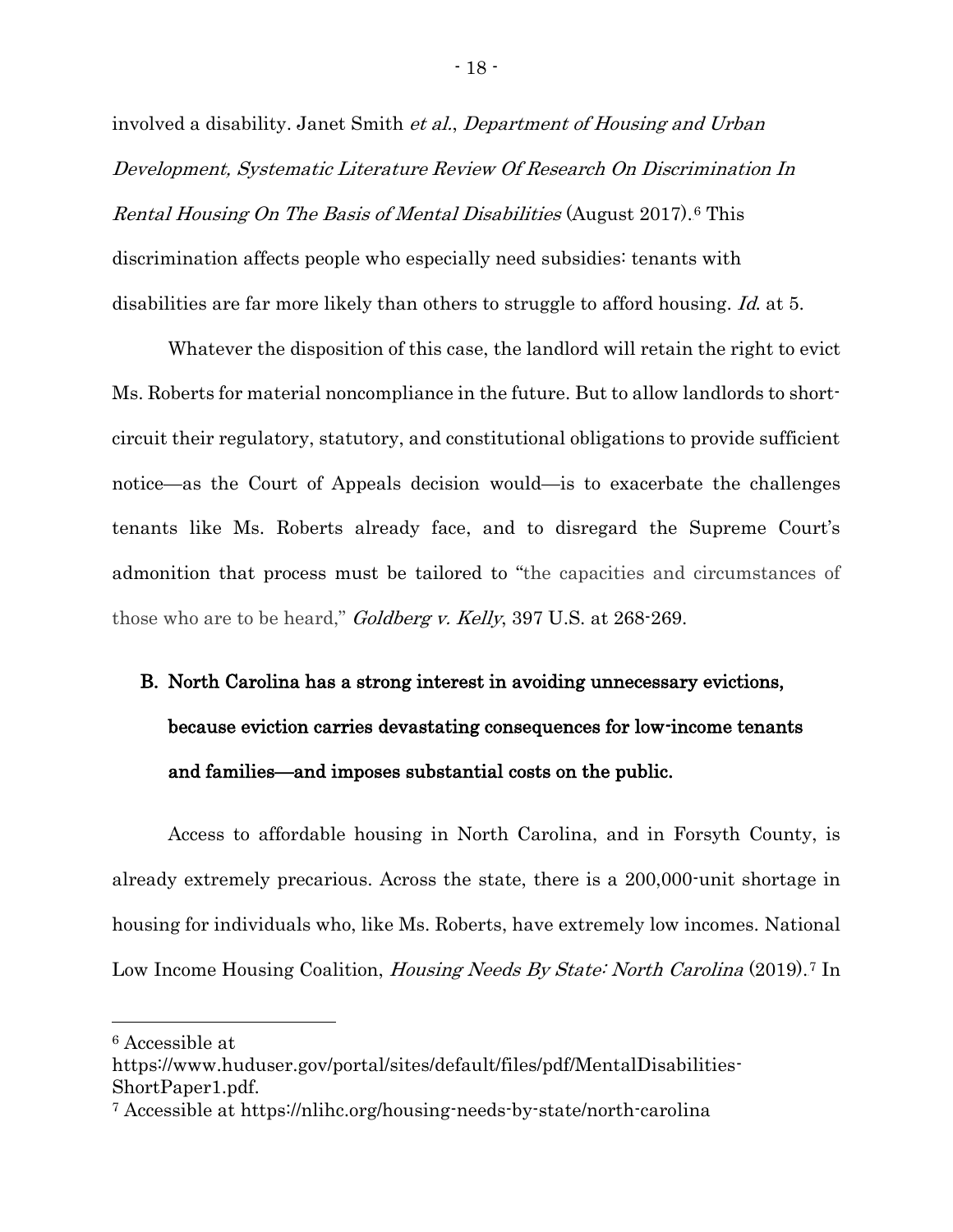<span id="page-18-2"></span>Forsyth County alone, 25,000 renters have difficulty affording their homes. North Carolina Housing Coalition, The 2019 Housing Need in North Carolina (2019).<sup>8</sup> Over 40% of these people faced an eviction filing in 2018. Id. With more than 170 evictions per day, North Carolina has an eviction rate more than double the national average. The Eviction Lab at Princeton University, Understanding Eviction in North Carolina (Feb. 2019).

<span id="page-18-1"></span>In this context, it is easy to understand why eviction is a leading cause of homelessness. See Bos. Bar Ass'n Task Force on the Civil Right to Counsel, The Importance of Representation in Eviction Cases and Homelessness Prevention, Appendix A 1.3 (Mar. 2012). The cost of homelessness is borne not just by the individuals subjected to it, but by taxpayers. While the cost of subsidizing rent for Ms. Roberts's apartment is about \$4,800 annually, the cost to taxpayers of caring for a homeless individual is more than \$35,000. National Coalition to End Homelessness, Ending Chronic Homelessness Saves Taxpayers Money (Feb. 17 2017). Recent efforts in Charlotte demonstrate how supportive housing can reduce the medical expenses of otherwise homeless individuals by almost \$50,000 a year—a sum which would otherwise be borne by charities and taxpayers. M. Lori Thomas et al., Moore Place Permanent Supportive Housing Evaluation Study Final Report (April 2015).

<span id="page-18-0"></span>The cost of eviction to tenants is stark: getting evicted once—however preventable that eviction was—makes it extraordinarily hard to find affordable

 $\overline{a}$ 

<sup>8</sup> Accessible at https://nchousing.org/wp-content/uploads/2017/01/NCH-CountyProfile-Forsyth.pdf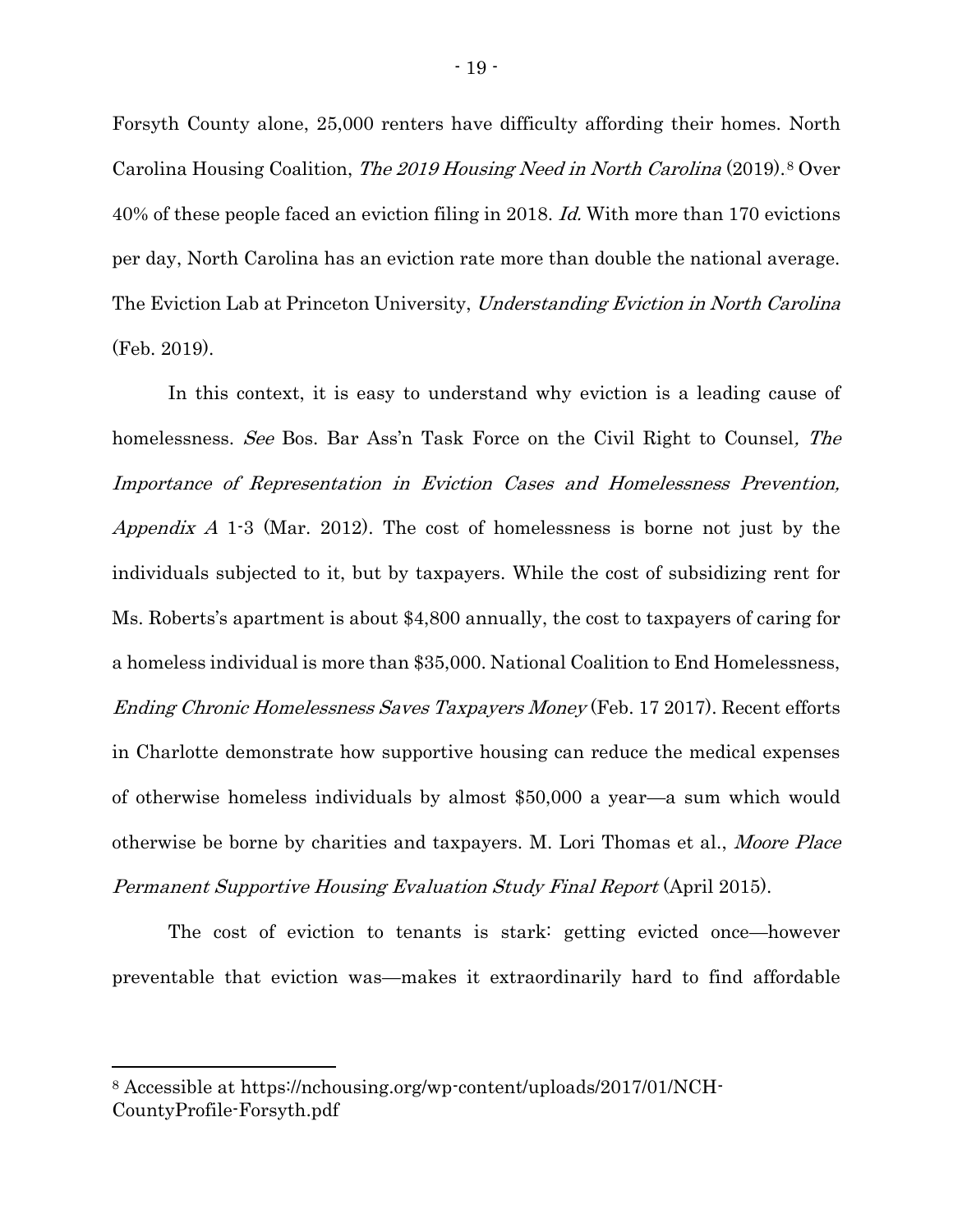<span id="page-19-3"></span><span id="page-19-2"></span>housing again. See Rudy Kleysteuber, Tenant Screening Thirty Years Later: A Statutory Proposal to Protect Public Records, 116 Yale L.J. 1344 (2007); Kim Barker & Jessica Silver-Greenberg, On Tenant Blacklist, Errors and Renters With Little Recourse, N.Y. Times (Aug. 16 2016). Tenants who are evicted are up to 20% more likely to lose their jobs. Matthew Desmond, *Unaffordable America: Poverty, Housing*, and Eviction, Fast Focus 5 (Mar. 2015). Evicted tenants "[wind] up in neighborhoods with a poverty rate 5.4 percentage points higher and a crime rate nearly 1.8 percentage points higher than those of renters who moved by choice." Matthew Desmond & Tracey Shollenberger, Forced Displacement from Rental Housing: Prevalence and Neighborhood Consequences, 52 Demography 1751, 1763 (2015). Evictions hurt children too: lowering test scores, making them more likely to drop out, and delaying the age at which they learn to read. Matthew Desmond et al., Evicting Children, 92 Social Forces 303 (2013).

<span id="page-19-1"></span><span id="page-19-0"></span>The devastating consequences of eviction are not abstract risks for the 138,000 North Carolina families who depend on federal rental assistance. Ctr. on Budget and Policy Priorities, *North Carolina Fact Sheet: Federal Rental Assistance* (May 14, 2019). The probability of these harms—to all North Carolina taxpayers, but above all to low-income North Carolina families—only heightens the need for this Court to properly enforce federal due process protections for Ms. Roberts and the thousands of tenants like her across the state.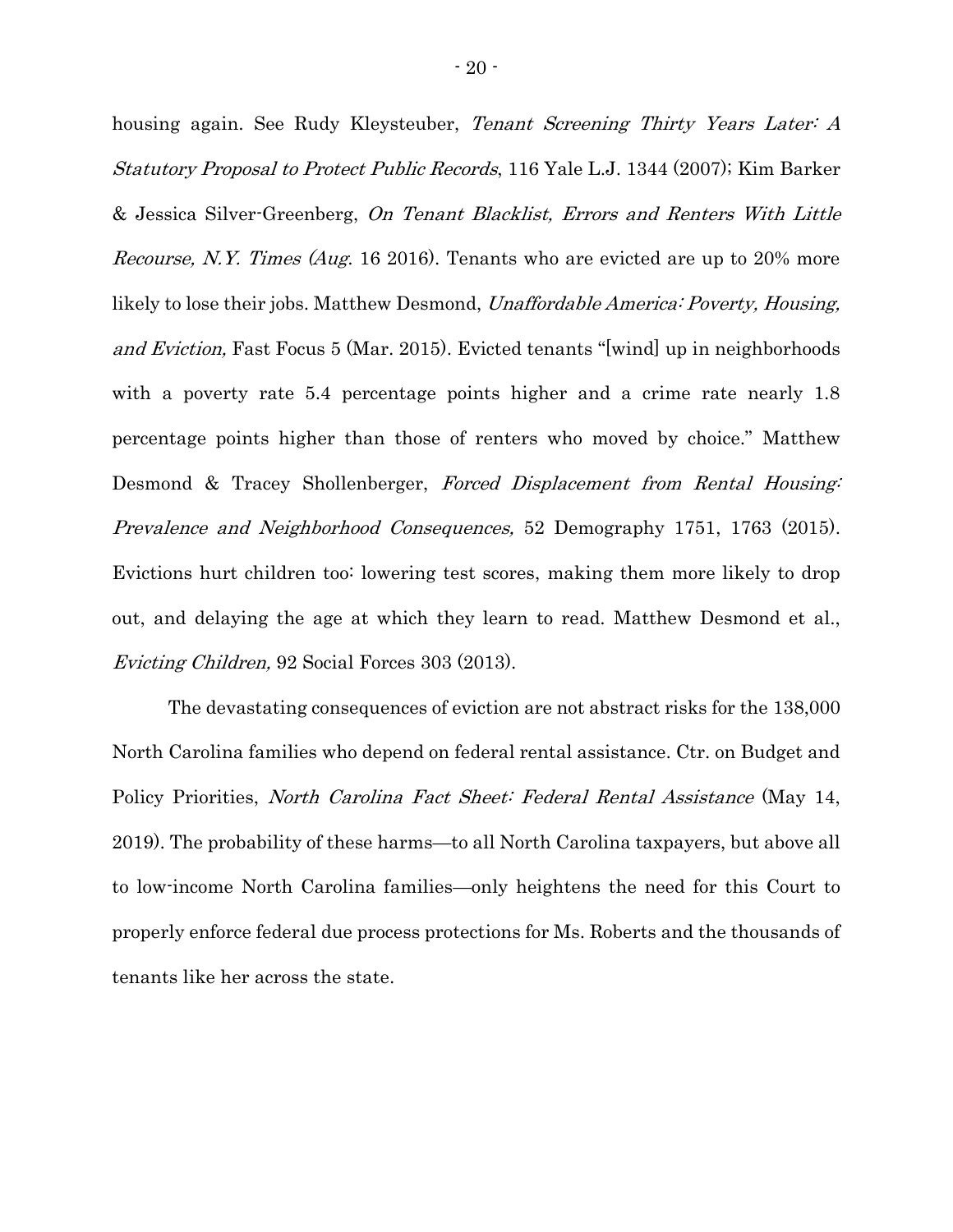#### **CONCLUSION**

For the foregoing reasons, *amici* respectfully request that this Court reverse the Court of Appeals.

Respectfully submitted, this day 2nd of December, 2019.

Electronically Submitted William D. Rowe, NC Bar No. 13203 bill@ncjustice.org NORTH CAROLINA JUSTICE CENTER P.O. Box 28068 Raleigh, NC 27611 919-856-2570

N.C. R. App. P. 33(b) Certification: I, William D. Rowe, certify that the attorneys listed below have authorized me to list and sign their names on this document as if they had personally signed it.

> Jack Holtzman, NC Bar No. 13548 jack@ncjustice.org Carlene McNulty, NC Bar No. 12488 carlene@ncjustice.org NORTH CAROLINA JUSTICE CENTER P.O. Box 28068 Raleigh, NC 27611 919-856-2570

Elizabeth Myerholtz, NC Bar No. 54612 elizabeth.myerholtz@disabilityrightsnc.org Lisa Grafstein, NC Bar No. 22076 lisa.grafstein@disabilityrightsnc.org DISABILITY RIGHTS NORTH CAROLINA 3724 National Drive #100 Raleigh, NC 27612 919-856-2195

J.L. Pottenger, Jr., CT Juris No. 101097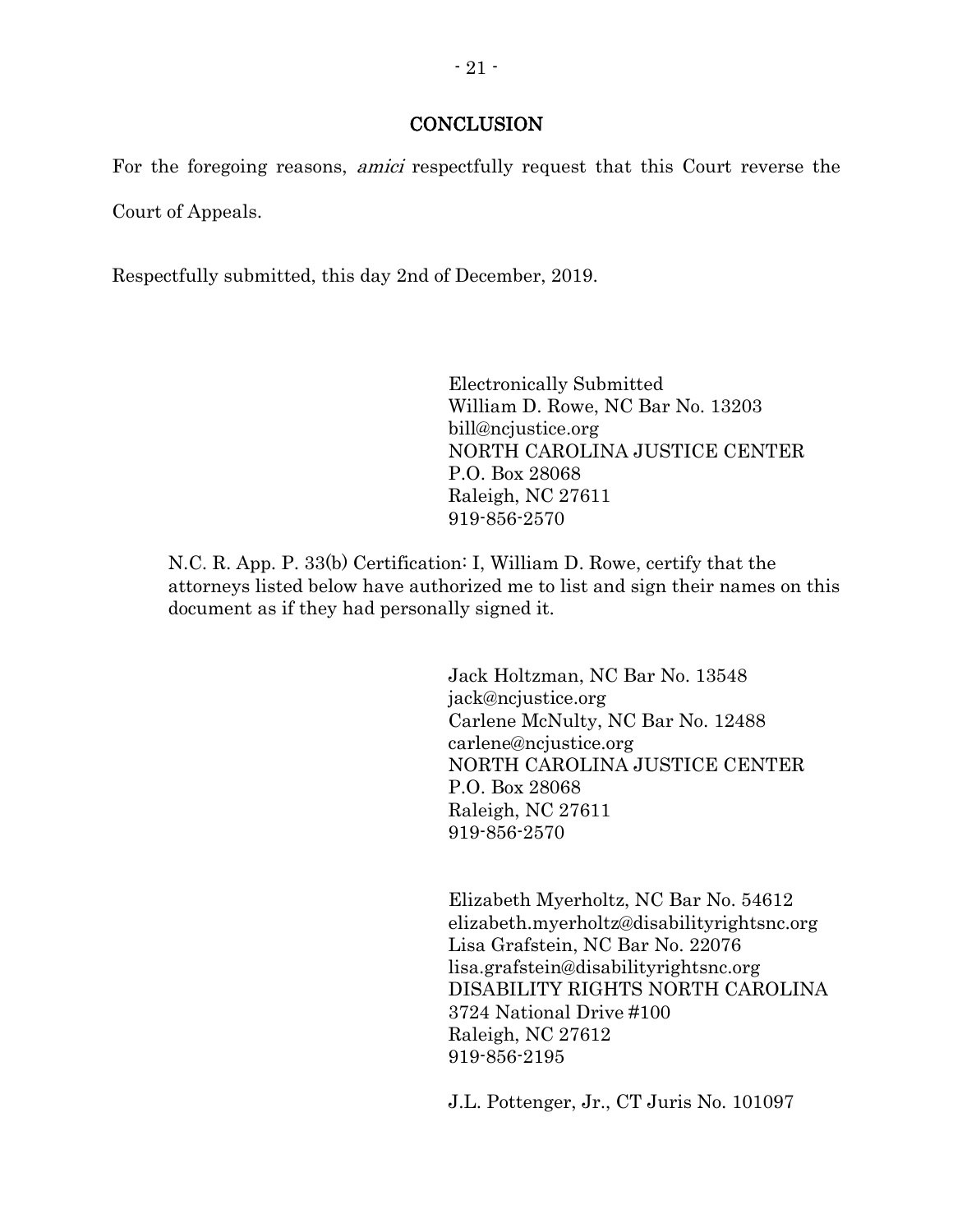j.pottenger@ylsclinics.org YALE LAW SCHOOL HOUSING CLINIC\* 127 Wall Street New Haven, CT 06511 203-432-4800

Motion for admission pro hac vice filed concurrently

The work of Yale Law students Sam Frizell and Jesse Williams in preparation of this brief is gratefully acknowledged by counsel for the amici.

 $\overline{a}$ 

<sup>\*</sup> Nothing in this brief purports to represent the views of Yale Law School, if any.